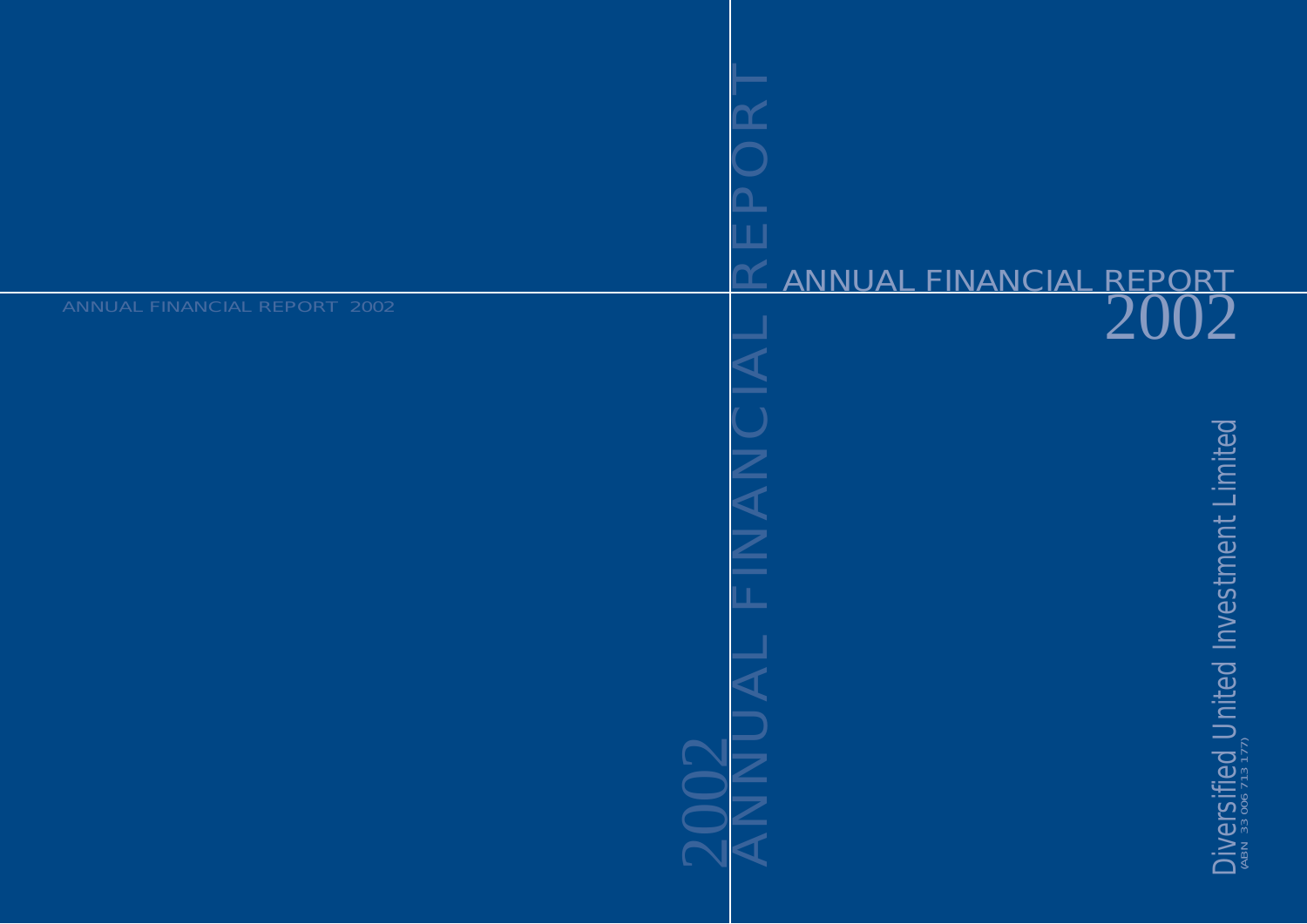# *Directors*

C B Goode AC - Chairman J W Hopkins G E Moir M K Myer G W Sinclair – Alternate for M K Myer

Diversified United Investment Limited C/- KPMG Level 4 161 Collins Street Melbourne VIC 3000

# *Company Secretary*

Andrew Justin Hancock FCA Level 4 45 Exhibition Street Melbourne Vic 3000 Tel: (03) 9654 0499 Fax:(03) 9654 3499

# *Principal Registered Office*

## *Bankers*

Australia and New Zealand Banking Group Limited National Australia Bank Limited

# *Auditors*

KPMG Chartered Accountants

# *Share Registry*

Computershare Investor Services Pty Ltd Level 12 565 Bourke Street Melbourne Vic 3000 Tel: (03) 9611 5711 Fax:(03) 9611 5710

## *Stock Exchange*

The Company is listed on the Australian Stock Exchange Ltd.

# **CONTENTS**

|                                           | Page           |
|-------------------------------------------|----------------|
| Chairman's Report                         | $\overline{2}$ |
| Corporate Governance Statement            | 5              |
| Directors' Report                         | 6              |
| <b>Statement of Financial Performance</b> | 9              |
| <b>Statement of Financial Position</b>    | 10             |
| <b>Statement of Cash Flows</b>            | 11             |
| Notes to the Financial Statements         | 12             |
| Directors' Declaration                    | 20             |
| Independent Audit Report                  | 21             |
| <b>ASX Additional Information</b>         | 22             |
| List of Investments                       | 24             |

| Chairman's Report               |
|---------------------------------|
| Corporate Governance S          |
| Directors' Report               |
| Statement of Financial F        |
| Statement of Financial F        |
| Statement of Cash Flow          |
| Notes to the Financial S        |
| Directors' Declaration          |
| Independent Audit Repo          |
| <b>ASX Additional Informati</b> |
| List of Investments             |

# Diversified United Investment Limited FOR THE YEAR ENDED 30 JUNE 2002 (ABN 33 006 713 177)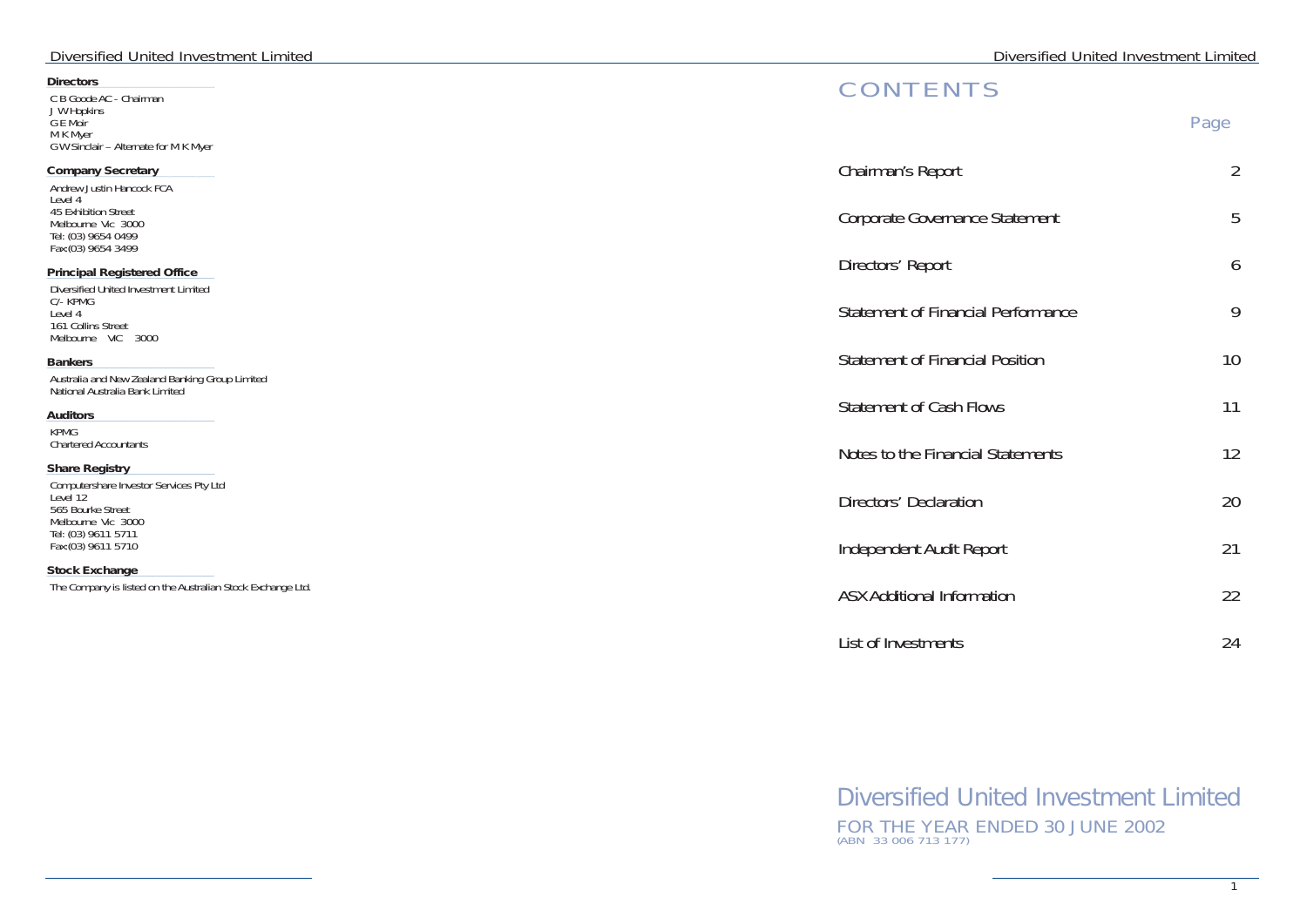# Diversified United Investment Limited STMCNT LIMITED COMPUTER CONTROL Diversified United Investment Limited

# CHAIRMAN'S REPORT

I am pleased to present the eleventh Annual Report of Diversified United Investment Ltd which is for the year ended 30 June 2002.

The objective of the Company is to seek a mixture of income and longer term capital gain within an acceptable level of risk.

The investment philosophy of the Company is to take a medium to long term view and to invest in Australian equities, international equities, fixed interest securities, listed property trusts and short term deposits.

The operating profit after tax and before net gains on sales of long term investments was \$6,943,000 which is an increase of 1.6% on the previous year and is equivalent to earnings per share of 7.1 cents.

Income earned during the year was \$8,919,000 comprising \$8,539,000 dividends and trust distributions, \$326,000 interest and \$54,000 profit from the trading, options, sub underwriting and foreign exchange activities. The Company incurred operating expenses of \$488,000 before interest which is equivalent to 0.22% of the average value of the portfolio.

The year saw a fall in world equity markets with the Dow Jones Index falling by 12% and the Standard & Poors 500 by 19%, the FTSE by 17.5% and the Australian All Ordinaries Index by 7.6%.

The year's result reflects a good increase in income from dividends (\$622,000) and trust income (\$331,000) offset by higher borrowing costs (\$387,000) and a reduction in the profits from trading and options income (\$539,000).

The Company has elected to revalue its non-current investments to market value on a continuous basis. This means that realised gains and losses arising from the disposal of non-current investments are transferred from the Asset Revaluation Reserve to Retained Profits and are not recognised in the Statement of Financial Performance. This is a change in accounting policy which directors believe will provide more relevant information particularly in the Statement of Financial Position. The policy has been applied as at 1 July 2001 and the net effect on the half-year Financial Statements to 31 December is set out in Note 29 to the accounts.

The Directors have declared a fully franked final dividend of 4.00 cents per share for the year to 30 June 2002, which with the interim dividend of 2.50 cents per share fully franked makes a total fully franked dividend of 6.50 cents per share for the year. This is an increase of 4.0% over last year.

The dividends paid for each of the full financial years since listing and the net asset backing per share after provision for final dividend (based on investments at market values and after provision for tax on net realised gains but not on unrealised gains) have grown as shown in the following graphs.

#### **Dividends Paid**









# Net Asset Backing Accumulation

# CHAIRMAN'S REPORT (Cont...)

The following graph shows the performance of the Company's Net Asset Backing (after tax on realised gains but before provision for tax on unrealised gains) assuming all dividends were re-invested, as compared to the S&P/ASX 300 Accumulation Index over the last five years. The S&P/ASX 300 Accumulation Index also assumes the re-investment of all dividends, making it an appropriate benchmark with which to compare the Company's performance.

It is pleasing to note that the DUI index rose 9.8% per annum compound over the five years while the S&P/ASX 300 Accumulation Index rose 7% per annum compound.

| Target | As at<br>30.6.02 | As at<br>30.6.01 |
|--------|------------------|------------------|
| %      | %                | %                |
| 85     | 89               | 87               |
| 2.5    | $\mathfrak{D}$   | 3                |
| 2.5    | 3                | $\mathfrak{D}$   |
| 5      | 6                | 3                |
| 5      | 0                | 5                |
| 100    | 100              | 100              |

The Australian equities portfolio is mainly in leading companies and at 30 June 2002, in terms of market values, 79% of the Australian equities portfolio was in the leading 50 companies (56% in the top 20 companies and 23% in the next 30 companies), with a further 11% invested in the second 50 companies and 10% invested in companies other than the largest 100 companies.

The investment portfolio at market values was invested as follows:

Australian Equities International Equities Fixed Interest Securities Property Companies and Trusts Short Term Deposits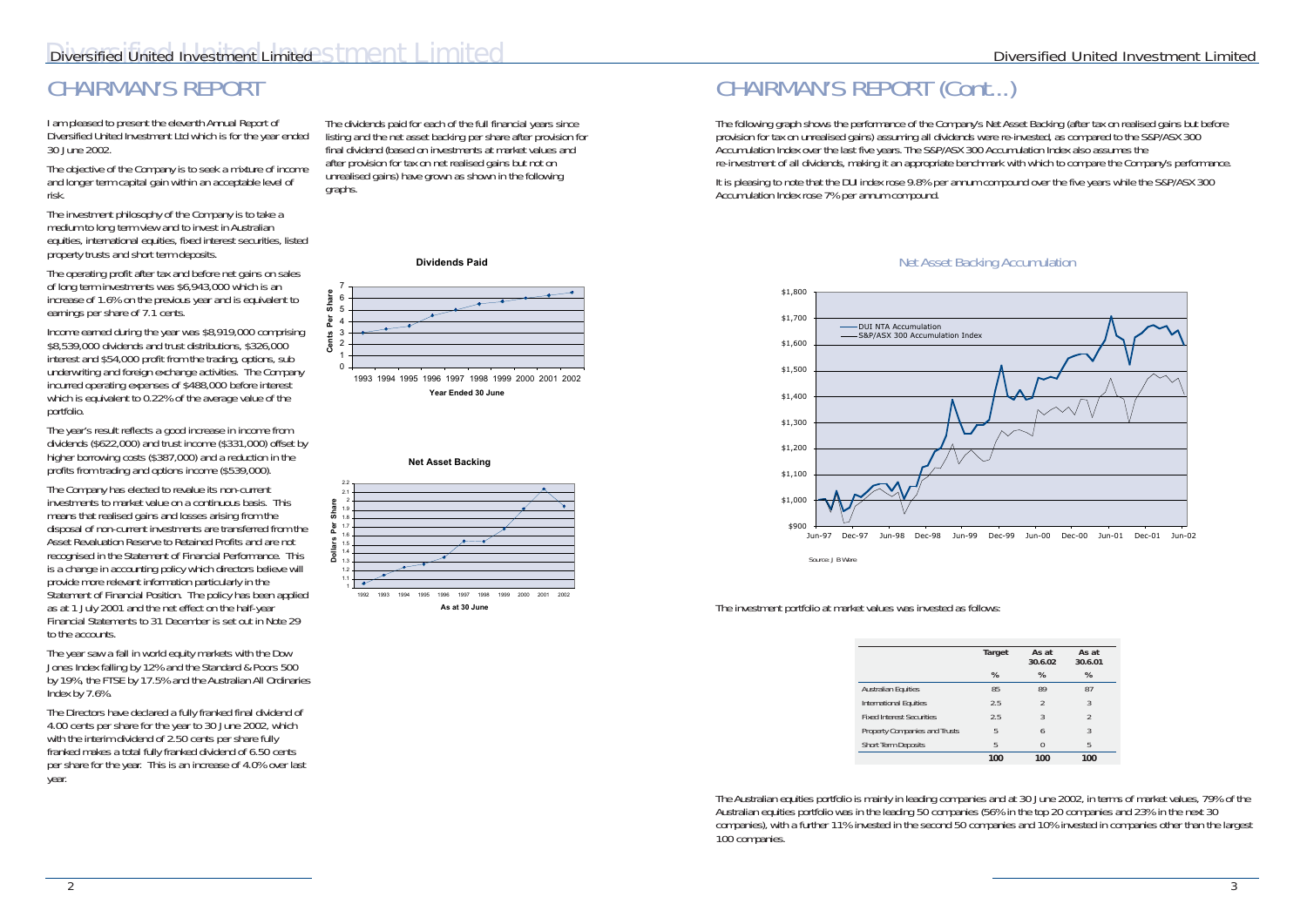As at 30 June 2002 the twenty-five largest shareholdings of the company, at market values were:

|    | Company                                    | Market Value<br>\$'000 | % of Market Value<br>of Total Investments |
|----|--------------------------------------------|------------------------|-------------------------------------------|
| 1. | ANZ Banking Group Ltd                      | 16,049                 | 7.3%                                      |
| 2. | National Australia Bank Ltd                | 14,160                 | 6.5%                                      |
| 3. | Commonwealth Bank of Australia Ltd         | 13,172                 | 6.0%                                      |
| 4. | Tabcorp Holdings Ltd                       | 12,500                 | 5.7%                                      |
| 5. | Woodside Petroleum Ltd                     | 12,213                 | 5.6%                                      |
| 6. | <b>WMC Limited</b>                         | 12,044                 | 5.5%                                      |
| 7. | Westpac Banking Corporation Ltd            | 9,744                  | 4.4%                                      |
| 8. | Mayne Group Ltd                            | 9,704                  | 4.4%                                      |
| 9. | Foster's Group Ltd                         | 7,080                  | 3.2%                                      |
|    | 10. Perpetual Trustees Ltd                 | 6,954                  | 3.2%                                      |
|    | 11. Australand Holdings Ltd                |                        |                                           |
|    | - Ordinary                                 | 2,960                  | 1.4%                                      |
|    | - Reset Preference Shares                  | 3,797                  | 1.7%                                      |
|    | 12. Rio Tinto Ltd                          | 6,704                  | 3.1%                                      |
|    | 13. OBE Insurance Group Ltd                | 5,976                  | 2.7%                                      |
|    | 14. Australian Gas Light Company Ltd       | 5,910                  | 2.7%                                      |
|    | 15. Telstra Corporation Ltd                | 5,592                  | 2.6%                                      |
|    | 16. CSL Ltd                                | 4,988                  | 2.3%                                      |
|    | 17. AMP Ltd                                | 4,680                  | 2.1%                                      |
|    | 18. Foodland Associated Ltd                | 4,278                  | 2.0%                                      |
|    | 19. Transurban Ltd                         | 4,200                  | 1.9%                                      |
|    | 20. Westfield Trust                        | 3,740                  | 1.7%                                      |
|    | 21. Washington H. Soul Pattinson & Co.     | 3,720                  | 1.7%                                      |
|    | 22. Vision Systems Ltd                     | 3,503                  | 1.6%                                      |
|    | 23. Brambles Industries Ltd                | 3,304                  | 1.5%                                      |
|    | 24. TAB Limited                            | 3,110                  | 1.4%                                      |
|    | 25. Southern Cross Broadcasting (Aust) Ltd | 2,691                  | 1.2%                                      |
|    |                                            | 182,773                | 83.4%                                     |

The Board operates in a strong corporate governance environment. The directors of the Company both recognise and support the need for strong ethical standards and accountability for the conduct of the affairs of the Company. Directors actively participate in their roles, both on the Board and through the Audit Committee, and have established business and professional credentials to provide the required range of skills, knowledge and experience to fulfil their responsibilities. The Board as a whole reviews risk management procedures and considers Board composition.

The total investment portfolio including cash and bills of exchange had a market value at 30 June 2002 of \$219,038,000 (2001: \$233,204,000).

Charles Goode Chairman

Corporate Governance Statement

The Company has an Audit Committee which monitors the Company's internal controls and financial systems, and holds discussions with the auditors, KPMG. All directors are members of the Committee.

The broad remuneration policy is to ensure the remuneration package properly reflects the directors' and company secretary's duties and responsibilities.

# CHAIRMAN'S REPORT (Cont...)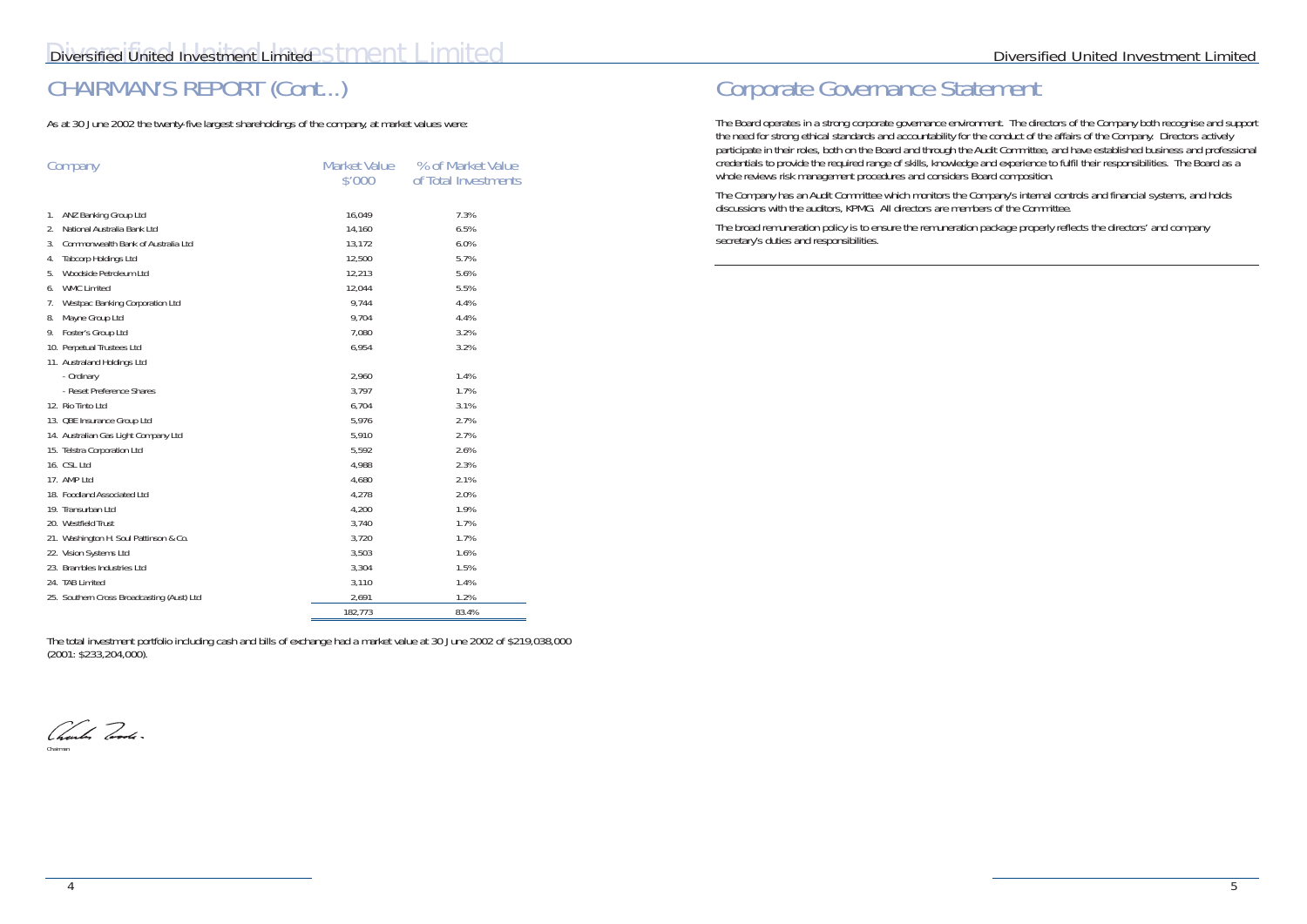# Results and Review of Operations

The Company's target asset allocation and the portfolio's actual asset allocation will both vary from time to time and at 30 June 2002 were as follows:

|                                  | Target % | <b>Investments At</b><br>Market Value % |
|----------------------------------|----------|-----------------------------------------|
| <b>Australian Equities</b>       | 85       | 89                                      |
| International Equities           | 25       | 2                                       |
| <b>Fixed Interest Securities</b> | 25       | 3                                       |
| Property Companies and Trusts    | 5        | h                                       |
| Short Term Deposits              | 5        | 0                                       |

The Company's profitability in its tenth full year of operations has been positive. For the year ended 30 June 2002 the Company earned an operating profit after tax and before net gains on long- term investments of \$6,943,000 (compared to \$6,837,000 in 2001). The profit after net gains on longterm investments and after income tax for the year, was \$6,943,000 (compared to \$9,703,000 in 2001). As set out in Note 1 to the financial statements the Company elected to revalue its non-current investments to market value continuously from 1 July 2001. This means that realised gains and losses arising from the disposal of non-current investments are transferred from the Asset Revaluation Reserve to Retained Profits and are no longer recognised in the Statement of Financial Performance.

During the year the unrealised gain in the value of listed non-current assets decreased from \$89,352,000 to \$58,731,000. The net tangible asset backing of each of the Company's shares at 30 June 2002 was \$1.94 (2001: \$2.14) after provision for the final dividend. This net tangible asset backing calculation is based on investments at market value and is after provision for tax on net realised gains and before tax on unrealised gains. The Company is a long-term investor and does not intend disposing of its total portfolio. If however estimated tax on unrealised portfolio gains were to be deducted, the net tangible asset backing per share would be \$1.74 (2001: \$1.87).

The Board has maintained the Company's borrowings at \$25 million which means the investment portfolio at market value is geared to the extent of around 11%. The change in the prior year to the taxation on unfranked dividend income had the consequential effect of increasing the taxable income against which an interest charge could be deducted.

The composition of the operating profit after income tax was as follows:

|                                                                     | 2002<br>\$'000 | 2001<br>\$'000 |
|---------------------------------------------------------------------|----------------|----------------|
| <b>INCOME</b>                                                       |                |                |
| Dividends                                                           | 7,610          | 6,988          |
| <b>Trust Distributions</b>                                          | 929            | 598            |
| Interest                                                            | 326            | 874            |
| Sub Underwriting Commission                                         | 4              |                |
| Trading and Options Related<br>Net Profits/(Losses)                 | 68             | 607            |
| Foreign Exchange Gains/ (Losses)                                    | (18)           | (11)           |
|                                                                     | 8,919          | 9,056          |
| <b>OPERATING EXPENSES</b>                                           |                |                |
| Administration expenses:                                            |                |                |
| Accounting & Custody fees                                           | 112            | 92             |
| Audit                                                               | 31             | 26             |
| Share Registry                                                      | 41             | 30             |
| Directors' Fees                                                     | 175            | 180            |
| Directors' Retirement Provision                                     | 58             | 80             |
| <b>ASX Fees</b>                                                     | 26             | 26             |
| Other                                                               | 45             | 34             |
| Borrowing Costs:                                                    |                |                |
| Interest                                                            | 1,424          | 1,044          |
| Other                                                               | 27             | 20             |
|                                                                     | 1,939          | 1,532          |
| Profit from ordinary activities                                     |                |                |
| before tax and net gains on<br>long term investments                | 6,980          | 7,524          |
| Income tax expense                                                  | 37             | 687            |
| Profit from ordinary activities<br>after tax before net gains on    |                |                |
| long term investments                                               | 6,943          | 6,837          |
| Net gains on long term<br>investments before tax                    |                | 3,250          |
| Income tax expense                                                  |                | 384            |
| Net gains on long term                                              |                |                |
| investmentsafter tax                                                |                | 2,866          |
| Profit from ordinary activities<br>after related income tax expense | 6,943          | 9,703          |

\* Refer to the change in accounting policy detailed in Note 1b(ii) in the financial statements.

Operating expenses (excluding borrowing costs) were 0.22% of the average market value of the investment portfolio (2001: 0.22%)

# Directors' Report

The Directors present their report together with the financial report of Diversified United Investment Limited for the year ended 30 June 2002 and the auditors' report thereon.

# **Directors**

The Directors of the Company at any time during or since the end of the financial year are:

#### *Charles B. Goode AC, B.Com. (Hons) (Melb), MBA (Columbia), Hon LLD (Melb). Non-Executive Chairman Age 63 Appointed Chairman September 1991.*

Mr Goode is the Chairman of the Boards of Australia and New Zealand Banking Group Limited, Woodside Petroleum Limited, Australian United Investment Company Limited and The Ian Potter Foundation Limited. He is a director of Singapore Airlines Limited.

#### *John W Hopkins A.S.I.A. Non-Executive Director Age 55*

# *Appointed November 1996.*

Mr Hopkins has had a long career in investment management including as Investment Manager of Elders Finance Ltd, Director Investments at Potter Warburg Ltd and Managing Director of Hopkins Partners Asset Management Ltd.

#### *Graeme E. Moir B.Com (Univ. of NZ), ACA (NZ), ACIS. Non-Executive Director Age 70*

# *Appointed September 1991.*

Mr Moir is the principal of the investment management firm, Moir's Investment Service Pty. Ltd., is a director of Graeme Moir and Associates Pty. Ltd., and Australian United Investment Company Limited.

*Martyn K. Myer B.Eng, MESc.(Mon), MSM (MIT), FIE (Aust).*

*Non-Executive Director Age 44*

# *Appointed September 1991.*

Mr Myer is a Director of Merlyn Asset Management Pty Ltd, and is a Director of Coles Myer Ltd and The Myer Family Company Pty Ltd Group.

## *Graeme W. Sinclair B.Com, ACA, ACIS. Non-Executive Alternate Director for Martyn K. Myer Age 55*

*Appointed 1 August 2002.*

Mr Sinclair is Managing Director of The Myer Family Company Pty Ltd Group and a Director of a number of private companies.

# Directors' and Officers' Emoluments

Details of the nature and amount of each major element of the emoluments of each director of the Company are detailed below:

|                 | Base<br>Emolument | Superannuation<br>Contributions | Total  |
|-----------------|-------------------|---------------------------------|--------|
| <b>Director</b> | S                 | S                               | S      |
| Charles Goode   | 1.000             | 69.000                          | 70,000 |
| John Hopkins    | 32.407            | 2.593                           | 35,000 |
| Graeme Moir     | 23.155            | 11.845                          | 35,000 |
| Martyn Myer     | 32.407            | 2.593                           | 35,000 |

Mr A J Hancock received remuneration of \$20,625 for Company Secretarial and related services provided by him and his staff during the year.

# Directors' Meetings

The number of directors' meetings held (including meetings of committees of directors) and number of meetings attended by each of the directors of the Company during the financial year were:

| <b>Director</b> | Directors'<br><b>Meetings</b> |                         |                             | <b>Audit Committee</b><br><b>Meetings</b> |
|-----------------|-------------------------------|-------------------------|-----------------------------|-------------------------------------------|
|                 | No. of Meetings<br>attended   | No. of Meetings<br>held | No. of Meetings<br>attended | No. of Meetings<br>held                   |
| Charles Goode   | 11                            | 11                      |                             |                                           |
| John Hopkins    | 10                            | 11                      | $\mathcal{P}$               |                                           |
| Graeme Moir     | 10                            | 11                      | 2                           |                                           |
| Martyn Myer     | Q                             | 11                      |                             |                                           |

# Principal Activity

The principal activity of the Company is that of investment. The directors have sought to invest in a diversified portfolio of investments with the objective of obtaining current income and longer term capital gain within an acceptable level of risk.

# Directors' Report (Cont...)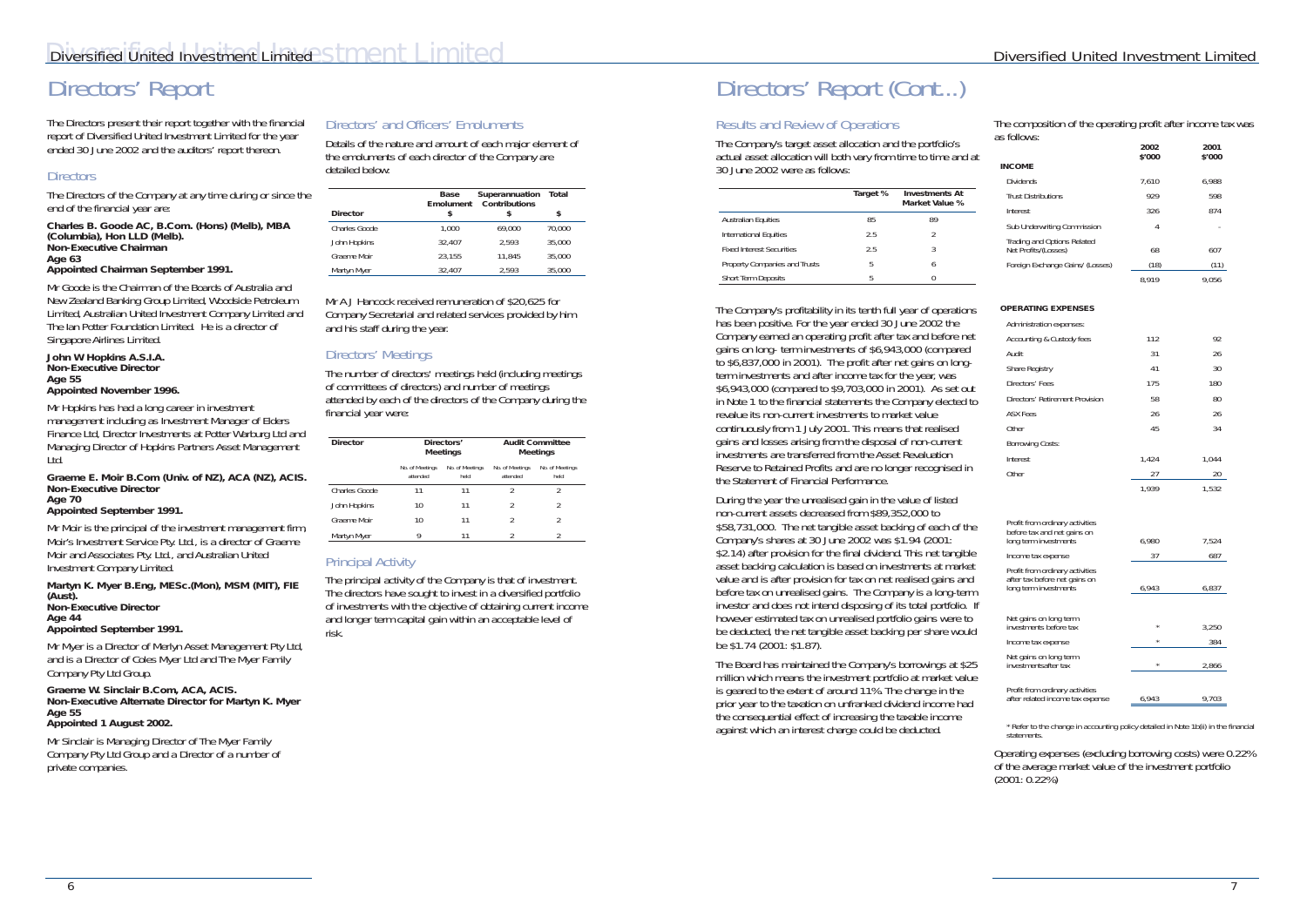# **Dividends**

# Diversified United Investment Limited

Dividends paid or declared by the Company since the end of the previous financial year were:  $\ddot{ }$ 

|                                                                                                                                                               | P.OOO |
|---------------------------------------------------------------------------------------------------------------------------------------------------------------|-------|
| a) In respect of the current financial year,<br>an interim dividend of 2.50¢ per share<br>fully franked paid on 11 April 2002.                                | 2,445 |
| b) A final dividend of $4.00¢$ per share fully<br>franked declared by the directors of<br>the Company in respect of the year<br>ended 30 June 2002 payable on |       |
| 9 October 2002.                                                                                                                                               | 3,940 |
| Total dividends provided for or paid in                                                                                                                       |       |
| respect of the year ended 30 June 2002                                                                                                                        | 6.385 |

There has not arisen in the interval between the end of the financial year and the date of this report any item, transaction or event of a material and unusual nature, likely, in the opinion of the directors of the Company, to affect significantly the operations of the Company, the results of those operations, or the state of affairs of the Company, in subsequent financial years.

# State of Affairs

In the opinion of the directors, there were no significant changes in the state of affairs of the Company that occurred during the financial year under review.

# Environmental regulation

The Company's operations are not subject to any significant environmental regulations under either Commonwealth or State legislation.

# Events Subsequent to Balance Date

# Likely Developments

The directors do not anticipate any particular developments in the operations of the Company which will affect the results of future financial years.

# Directors' Interests

As at the date of this report the relevant interest of each director in the share capital of the Company as notified by the directors to the Australian Stock Exchange in accordance with Section 205G(1) of the Corporations Act 2001 is as follows:-

| <b>Directors</b>  | <b>Shares</b> |           |  |  |
|-------------------|---------------|-----------|--|--|
|                   |               | 2         |  |  |
| Charles B Goode   | 984.527       | 1,114,673 |  |  |
| John W Hopkins    | 6.250         |           |  |  |
| Graeme E Moir     | 62,500        | ٠         |  |  |
| Martyn K Myer     | 5.008         | ۰         |  |  |
| Graeme W Sinclair | ۰             | 3.000     |  |  |

Note:

1. Beneficial in own name

Charles Goode **Director** 

# Directors' Report (Cont...) Statement of Financial Performance for the year ended 30 June 2002

2. Held by an entity in which the Director has a beneficial interest

Since the end of the previous financial year no director has declared any interest in a contract or proposed contract with the Company in accordance with Section 191(1) of the Corporations Act 2001. Furthermore, except as stated below, since the end of the previous financial year, no director has received, or become entitled to receive, a benefit because of a contract that the director, or a firm of which the director is a member, or an entity in which the director has a substantial financial interest, has made (during that or any other financial year) with the Company, or an entity that the Company controlled, or a related party that was related to the Company when the contract was made or when the director received, or became entitled to receive, the benefit (if any), not being a benefit included in the aggregate amount of emoluments received, or due and receivable, by directors shown, in accordance with the regulations in force for the purposes of Section 297, in the Company's financial report, for the financial year.

Mr M K Myer has an interest in The Myer Family Investments Pty Ltd a related company of which, The Myer Family Office Pty Ltd, receives fees in the ordinary course of business and on normal terms and conditions for management services rendered under contract to the Company and on short term deposits placed by the Company during the year with the M F Cash Management Fund.

Further details of these transactions are set out in Note 22 to the financial report.

# Indemnification

Details of Directors' indemnification are set out in Note 22 to the financial statements.

# Rounding Of Amounts

The Company is of a kind referred to in ASIC Class Order 98/100 dated 10 July 1998 and amounts in this report and accompanying financial statements have been rounded to the nearest one thousand dollars in accordance with that Class Order.

*Dated at Melbourne this 15th day of August 2002*

Signed in accordance with a resolution of the Directors:

Vanho Dales

|                                                                                                                                                              | Note           | 2002<br>\$'000                             | 2001<br>\$'000                            |
|--------------------------------------------------------------------------------------------------------------------------------------------------------------|----------------|--------------------------------------------|-------------------------------------------|
| Revenue from operating activities<br>Revenue from the sale of long term investments                                                                          |                | 11,381<br>35,247                           | 23,869<br>12,595                          |
| Total ordinary revenue                                                                                                                                       | $\overline{2}$ | 46,628                                     | 36,464                                    |
| Administrative expenses<br>Borrowing costs<br>Carrying Value of investments sold- Trading Stock<br>Carrying Value of investments sold- Long Term Investments |                | (488)<br>(1, 451)<br>(2, 462)<br>(35, 247) | (468)<br>(1,064)<br>(14, 813)<br>(9, 345) |
| Profit from ordinary activities before related income tax expense                                                                                            |                | 6,980                                      | 10,774                                    |
| Income tax expense relating to ordinary activities                                                                                                           | 4(a)           | 37                                         | 1,071                                     |
| Profit from ordinary activities after related income tax expense                                                                                             |                | 6,943                                      | 9,703                                     |
| Net profit                                                                                                                                                   | 1(b)(ii)       | 6,943                                      | 9,703                                     |
| Non-owner transaction changes in equity                                                                                                                      |                |                                            |                                           |
| Increase in retained earnings arising from the sale of<br>non-current assets*                                                                                | 17             | 10,289                                     |                                           |
| Increase/(Decrease) in reserves                                                                                                                              |                |                                            |                                           |
| Asset Revaluation Reserve*                                                                                                                                   | 16             | 58,731                                     |                                           |
| Total changes in equity from non-owner related transactions                                                                                                  | 18             | 75,963                                     | 9,703                                     |
| Basic earnings per share before net gains on long term investments                                                                                           | 25             | 7.1 cps                                    | 7.2 cps                                   |
| Basic earnings per share after net gains on long term investments                                                                                            | 25             |                                            | 10.2 cps                                  |

\* Refer to the change in accounting policy detailed in Note 1b(ii) in the financial statements.

The statement of financial performance is to be read in conjunction with the notes to the financial statements set out on pages 12 to 19.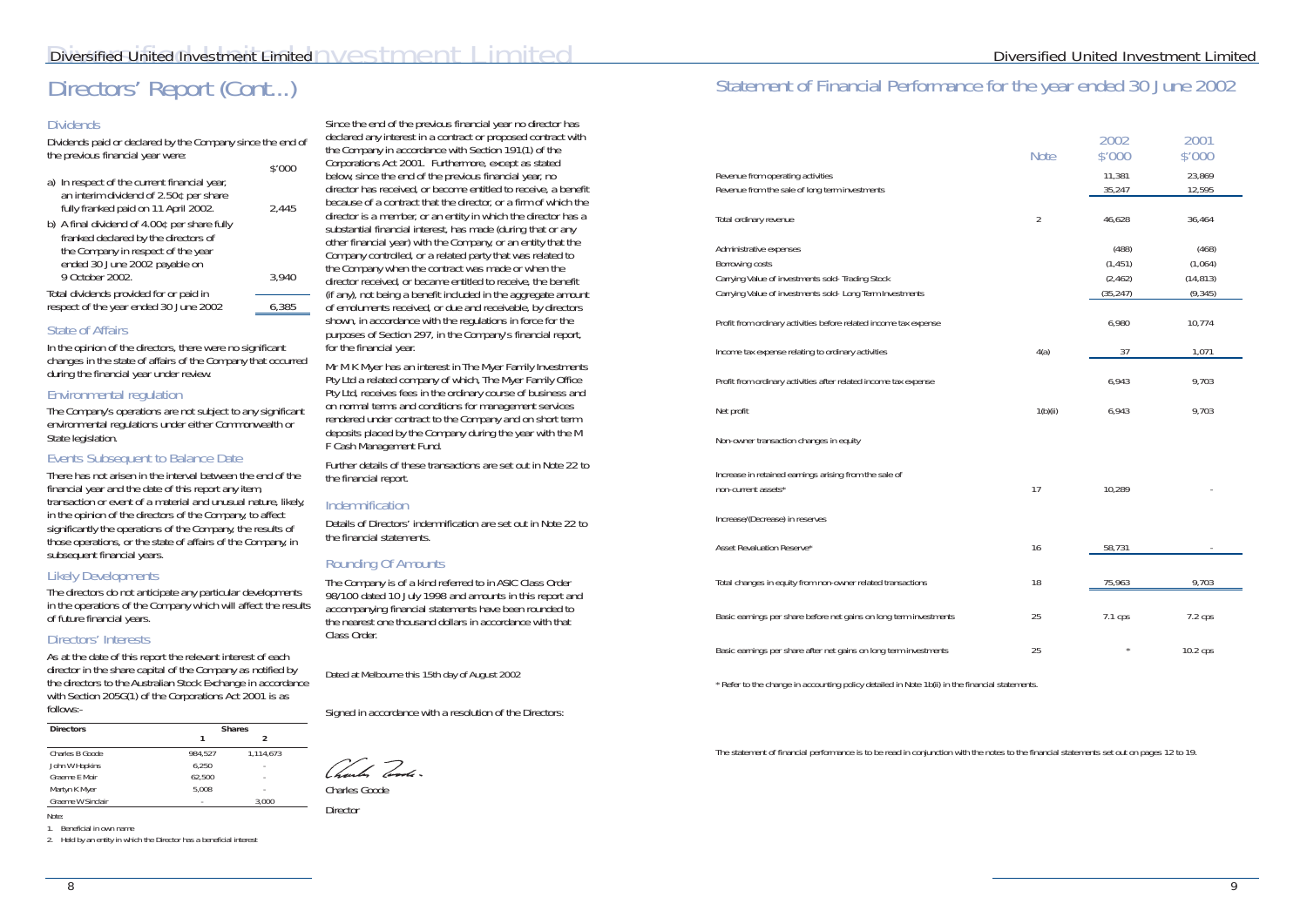# r ended 30 June 2002

# Statement of Financial Position as at 30 June 2002

| Statement of Cash Flows for the year |  |  |  |
|--------------------------------------|--|--|--|
|                                      |  |  |  |

The statement of financial position is to be read in conjunction with the notes to the financial statements set out on pages 12 to 19.

| <b>Note</b> | 2002<br>\$'000 | 2001<br>\$'000 |
|-------------|----------------|----------------|
|             |                |                |
|             | 331            | 876            |
|             | 8,275          | 7,289          |
|             | 3,018          | 22,061         |
|             | (14)           | (11)           |
|             | (2, 419)       | (12, 789)      |
|             | (485)          | (485)          |
|             | (1, 360)       | (1, 111)       |
| 4(b)        | (724)          | (437)          |
| 24(b)       | 6,622          | 15,393         |
|             |                |                |
|             | (34, 962)      | (44, 620)      |
|             |                | 10,983         |
|             | 18,220         | 15,926         |
|             | (16, 742)      | (17, 711)      |
|             |                |                |
|             |                | 10,000         |
|             | (1,039)        | (3, 461)       |
|             | (1,039)        | 6,539          |
|             | (11, 159)      | 4,221          |
| 24(a)       | 11,053         | 6,832          |
| 24(a)       | (106)          | 11,053         |

|                                      | Note | 2002<br>\$'000           | 2001<br>\$'000 |                                                                                                                                 | <b>Note</b> | 2002<br>\$'000 | 2001<br>\$'000 |
|--------------------------------------|------|--------------------------|----------------|---------------------------------------------------------------------------------------------------------------------------------|-------------|----------------|----------------|
| <b>CURRENT ASSETS</b>                |      |                          |                |                                                                                                                                 |             |                |                |
| Cash assets                          | 6    | 301                      | 11,053         | <b>CASH FLOWS FROM OPERATING ACTIVITIES</b>                                                                                     |             |                |                |
| Receivables                          |      | 1,335                    | 1,789          | Cash receipts in the course of operations                                                                                       |             |                |                |
| Investments                          | 8(a) | 4,068                    | 4,670          | Interest Received                                                                                                               |             | 331            | 876            |
| Other                                | 9    | 1,094                    | 1,160          | Dividends & Trust Distributions Received                                                                                        |             | 8,275          | 7,289          |
|                                      |      |                          |                | Proceeds from the trading portfolio                                                                                             |             | 3,018          | 22,061         |
| <b>Total Current Assets</b>          |      | 6,798                    | 18,672         | Other Items                                                                                                                     |             | (14)           | (11)           |
|                                      |      |                          |                | Payments for trading portfolio                                                                                                  |             | (2, 419)       | (12, 789)      |
| <b>NON-CURRENT ASSETS</b>            |      |                          |                | Cash payments in the course of operations                                                                                       |             | (485)          | (485)          |
| Investments                          | 8(b) | 214,669                  | 128,034        | Interest paid                                                                                                                   |             | (1, 360)       | (1, 111)       |
| Deferred tax assets                  | 4(d) | 139                      | 122            | Income taxes paid                                                                                                               | 4(b)        | (724)          | (437)          |
| <b>Total Non-Current Assets</b>      |      | 214,808                  | 128,156        | Net cash provided by operating activities                                                                                       | 24(b)       | 6,622          | 15,393         |
| <b>TOTAL ASSETS</b>                  |      | 221,606                  | 146,828        | <b>CASH FLOWS FROM INVESTING ACTIVITIES</b>                                                                                     |             |                |                |
|                                      |      |                          |                | Payments for Investments                                                                                                        |             | (34,962)       | (44, 620)      |
| <b>CURRENT LIABILITIES</b>           |      |                          |                | Net payments/(receipts) for Bank Bills                                                                                          |             | $\sim$         | 10,983         |
| Payables                             | 10   | 112                      | 225            | Proceeds from the Sale of Investments                                                                                           |             | 18,220         | 15,926         |
| Interest-bearing liabilities         | 11   | 25,407                   | 25,000         |                                                                                                                                 |             |                |                |
| Current tax liabilities              | 4(b) | 196                      | 626            | Net cash used in investing activities                                                                                           |             | (16, 742)      | (17, 711)      |
| Provisions                           | 13   | 3,940                    |                |                                                                                                                                 |             |                |                |
| Other                                | 14   | $\overline{\phantom{a}}$ | 72             | <b>CASH FLOWS FROM FINANCING ACTIVITIES</b>                                                                                     |             |                |                |
|                                      |      | 29,655                   | 25,923         | Net receipts/(payments) from Bank Loans                                                                                         |             |                | 10,000         |
|                                      |      |                          |                | Dividends Paid (excluding dividend re-investment plan)                                                                          |             | (1,039)        | (3, 461)       |
| <b>NON-CURRENT LIABILITIES</b>       |      |                          |                |                                                                                                                                 |             |                |                |
| Deferred tax liability               | 4(c) | 385                      | 382            | Net cash (used in)/provided by financing activities                                                                             |             | (1,039)        | 6,539          |
| Provisions                           | 13   | 450                      | 392            |                                                                                                                                 |             |                |                |
|                                      |      |                          |                | Net increase/(decrease) in cash held                                                                                            |             | (11, 159)      | 4,221          |
| <b>Total Non-Current Liabilities</b> |      | 835                      | 774            | Cash at beginning of the financial year                                                                                         | 24(a)       | 11,053         | 6,832          |
| <b>TOTAL LIABILITIES</b>             |      | 30,490                   | 26,697         | Cash at the end of the financial year                                                                                           | 24(a)       | (106)          | 11,053         |
| <b>NET ASSETS</b>                    |      | 191,116                  | 120,131        |                                                                                                                                 |             |                |                |
| <b>EQUITY</b>                        |      |                          |                |                                                                                                                                 |             |                |                |
| Contributed equity                   | 15   | 105,783                  | 104,376        | This statement of cash flows is to be read in conjunction with the notes to the financial statements set out on pages 12 to 19. |             |                |                |
| Asset Revaluation Reserve            | 16   | 58,731                   |                |                                                                                                                                 |             |                |                |
| Retained profits                     | 17   | 26,602                   | 15,755         |                                                                                                                                 |             |                |                |
| <b>TOTAL EQUITY</b>                  | 18   | 191,116                  | 120,131        |                                                                                                                                 |             |                |                |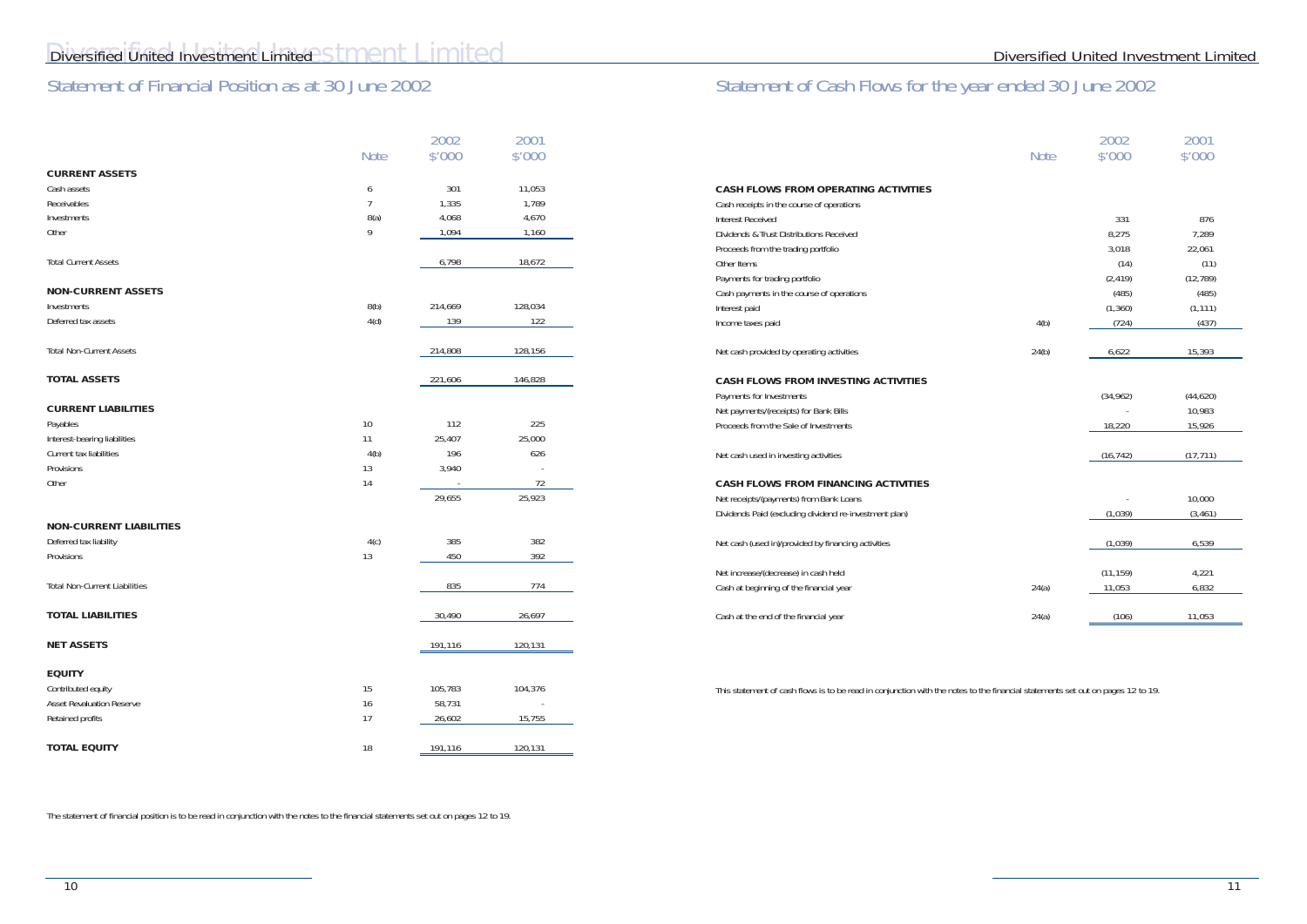# 1. *Statement of Significant Accounting Policies*

The significant accounting policies which have been adopted in the preparation of this financial report are:

## a) BASIS OF PREPARATION

This financial report is a general purpose financial report which has been prepared in accordance with Accounting Standards, Urgent Issues Group Consensus Views, other authoritative pronouncements of the Australian Accounting Standards Board and the Corporations Act 2001. It has been prepared on the basis of historical costs and does not take into account changing money values or, except where stated, current valuations of non-current assets. The accounting policies have been consistently applied and, except where otherwise noted, are consistent with those of the previous year.

## b) INVESTMENTS

(i) Statement of Financial Position Classification

Investments classified as "Current Assets" describe holdings of short term trading securities or assets which are intended to be converted to cash within 12 months. Investments classified as "Non-Current Assets" describe holdings of securities which are intended to be retained on a long term basis.

#### (ii) Valuation of Non-Current Assets- Change in Accounting Policy

The Company has elected to revalue its non-current investments to market value continuously. This means that realised gains and losses arising from the disposal of noncurrent investments are transferred from the Asset Revaluation Reserve to Retained Profits and are not recognised in the Statement of Financial Performance. This is a change in accounting policy which directors believe will provide more relevant information particularly in the Statement of Financial Position. The policy has been applied as at 1 July 2001 and the effect on the half-year Financial Statements to 31 December 2001 is set out in note 29.

## (iii) Revaluation of Non-Current Investments

An increase in the value of non-current assets is credited to the Asset Revaluation Reserve. A decrease is debited to the Asset Revaluation Reserve to the extent of the balance of the Reserve, with any amount in excess of the balance debited to the Statement of Financial Performance for the year.

No provision for any potential capital gains tax liability is made when investments are revalued. Capital gains tax is provided for in the period in which an asset is sold.

## (iv) Valuation of Current Assets

Realised gains and losses on sales of trading securities are taken into account in determining the operating profit. Current assets are carried at the lower of cost or net realisable value on an individual basis, or in aggregate for the options trading portfolio which includes shares and open option positions.

## c) TAXATION

## (i) Income Tax

The Company adopts the income statement liability method of tax effect accounting.

## (i) Income Tax (cont.)

Income tax expense is calculated on operating profit adjusted for permanent differences between taxable and accounting income. The tax effect of timing differences which arise from items being brought to account in different periods for income tax and accounting purposes, is carried forward in the statement of financial position as a future tax benefit or a provision for deferred income tax. Future tax benefits are not brought to account unless realisation of the asset is assured beyond reasonable doubt.

## (ii) Capital Gains Tax

Capital gains tax is included in the period in which an asset is sold as shown in Note 17.

## d) DIVIDEND INCOME

Dividend income is recognised on the "ex" dividend date. Foreign dividend income is recognised when received.

## e) FOREIGN CURRENCY

Foreign currency transactions are translated to Australian currency at the rates of exchange ruling at the dates of the transactions. Investments, receivables and payables in foreign currencies at balance date are translated at the rates of exchange ruling on that date. Exchange differences relating to current amounts payable and receivable in foreign currencies are brought to account as exchange gains or losses, in the statement of financial performance in the financial year in which the exchange rates change.

## f) BORROWING COSTS

Borrowing costs include amortisation of premiums related to borrowings, amortisation of ancillary costs incurred in connection with the arrangement of such borrowings and all interest costs. Borrowing costs are expensed as incurred.

## g) DERIVATIVES AND HEDGES

The Company from time to time uses derivatives principally to hedge specific exposures. All hedge transactions are initially recorded at the market value on the date of the transaction. Hedges outstanding at balance date are translated at the market value ruling on that date and any differences are brought to account in the statement of financial performance.

## h) OPTIONS

Premium income on options written is brought to account when the option is closed out, exercised or expires.

## i) COMPARATIVES

Where necessary comparative information has been reclassified to achieve consistency in disclosure with current financial year amounts and other disclosures.

## j) BANK LOANS

Bank loans are carried on the statement of financial position at their principal amount. Interest expense is prepaid at a contracted rate and included in "other current assets".

## k) REVENUE

Revenue from operating activities

The activity of the Company is that of an investment company, returns being in the form of dividends, interest income, trust income, trading income, options income and sub-underwriting income. Dividend income is recognised at the ex-dividend date. Revenue from other than operating activities

The proceeds on sale of long term investments are considered to be other revenue of the Company.

# Notes to the Financial Statements for the year ended 30 June 2002

# 2. *Revenue from ordinary activities*

|                                                       | 2002<br>\$'000 | 2001<br>\$'000 |
|-------------------------------------------------------|----------------|----------------|
| From operating activities                             |                |                |
| Dividends received or due and<br>receivable           | 7,610          | 6,988          |
| Trust distributions received or due and<br>receivable | 929            | 598            |
| Interest received or due and receivable               | 326            | 874            |
| Revenue from trading portfolio<br>and options         | 2.530          | 15,420         |
| Other                                                 | (14)           | (11)           |
|                                                       | 11,381         | 23,869         |
| From other than operating activities                  |                |                |
| Gross proceeds from sale of long<br>term investments  | 35,247         | 12,595         |
| Total revenue from ordinary activities                | 46,628         | 36,464         |

#### Profit from ordinary activities before income tax expense

Profit from ordinary activities before income tax expense has been arrived at after (charging)/crediting the following items:

#### Borrowing costs:

| - Interest                                   | (1, 424) | (1,044) |
|----------------------------------------------|----------|---------|
| - Other                                      | (27)     | (20)    |
| Profit on sale of long term investments      |          | 3.250   |
| Trading and options related net profits      | 68       | 607     |
| Foreign exchange loss                        | (18)     | (11)    |
| Provision for directors' retirement benefits | (58)     | (80)    |

# 3. *Auditors' Remuneration*

| Audit services | 31 |  |
|----------------|----|--|
| Other services |    |  |
|                | 35 |  |

# 4. *Taxation*

|    |                                                                                                              | 2002<br>\$'000 | 2001<br>\$'000 |
|----|--------------------------------------------------------------------------------------------------------------|----------------|----------------|
| a) | <b>INCOME TAX EXPENSE</b>                                                                                    |                |                |
|    | Prima facie income tax expense<br>calculated at 30% (2001 at 34%) on<br>the profit from ordinary activities  | 2.094          | 3,663          |
|    | Increase/(decrease) in income tax<br>expense due to non tax deductible<br>(assessable) items:                |                |                |
|    | Sundry items                                                                                                 | (61)           | (87)           |
|    | Non taxable profits on long<br>term investments                                                              |                | (721)          |
|    | Decrease in income tax expense due to:                                                                       |                |                |
|    | Rebate on dividend income                                                                                    | (1, 913)       | (1,784)        |
|    | Income tax expense on operating profit<br>before individually significant income<br>tax items                | 120            | 1,071          |
|    | Under/(Over) provision prior year                                                                            | (83)           | 34             |
|    | Income tax expense on operating<br>profit before individually significant<br>income tax items                | 37             | 1,105          |
|    | Individually significant income tax items:                                                                   |                |                |
|    | Restatement of deferred tax balances<br>due to change in company tax rate                                    |                | (34)           |
|    | Income tax expense attributable to<br>operating profit                                                       | 37             | 1,071          |
|    | Income tax expense attributable to<br>operating profit is made up of:                                        |                |                |
|    | Current income tax provision                                                                                 | 134            | 1,113          |
|    | Deferred income tax provision                                                                                | 3              | (95)           |
|    | Future income tax benefit                                                                                    | (17)           | 19             |
|    | Under/(Over) provision prior year                                                                            | (83)           | 34             |
|    |                                                                                                              | 37             | 1,071          |
|    | Income tax expense as disclosed in the<br>statement of financial performance is<br>attributable as follows:- |                |                |
|    | Operating profit before net gains on<br>long term investments                                                | 37             | 687            |
|    | Net gain on long term investments                                                                            |                | 384            |
|    |                                                                                                              | 37             | 1,071          |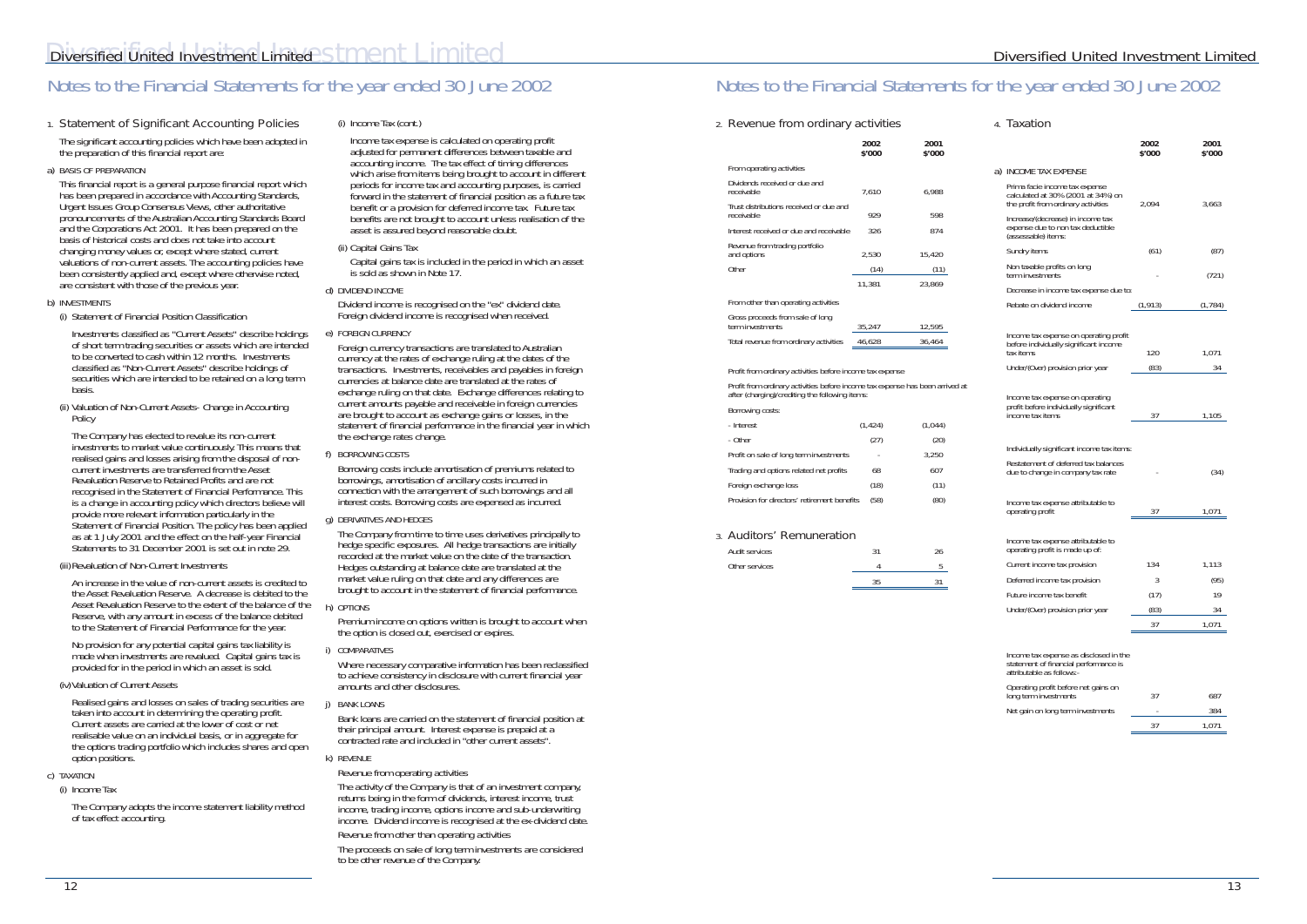# 4. *Taxation (Cont...)*

# Diversified United Investment Limited Stment Limited

**2002 2001 \$'000 \$'000**

# b) PROVISION FOR CURRENT INCOME TAX

| Movements during the year were as follows. |  |  |  |  |
|--------------------------------------------|--|--|--|--|

| <i>movements</i> dailing the year were as relieves. |       |       |
|-----------------------------------------------------|-------|-------|
| Balance at the beginning of the year                | 626   | (84)  |
| Tax paid                                            | (636) | (325) |
| Withholding Tax                                     | (88)  | (112) |
| Under/(Over) provision prior year                   | (83)  | 34    |
| Current year's income tax<br>on operating profit    | 134   | ٠     |
| Tax on disposal of long term<br>investments         | 243   | 1,113 |
|                                                     | 196   | 626   |
|                                                     |       |       |

# c) PROVISION FOR DEFERRED INCOME TAX

Provision for deferred income tax comprises the estimated expense at the applicable rate of 30% (2001: 30%)

| Balance at the beginning of the year | 382 | 477  |
|--------------------------------------|-----|------|
| Movement during the year             |     | (95) |
|                                      | 385 | 382  |

## d) FUTURE INCOME TAX BENEFIT

- (a) franking credits that will arise from the payment of the amount of the provision for income tax
- (b) franking debits that will arise from the payment of dividends recognised as a liability at year-end
- (c) franking credits that will arise from the receipt of dividends recognised as receivables at year-end
- (d) franking credits that the entity may be prevented from distributing in subsequent years

| Future income tax benefit comprises<br>the estimated expense at the<br>applicable rate of 30% (2001: 30%) |       |      |
|-----------------------------------------------------------------------------------------------------------|-------|------|
| Balance at the beginning of the year                                                                      | 122   | 141  |
| Movement during the year                                                                                  | 17    | '19) |
|                                                                                                           | 1 ? Q |      |

## 5. *Dividends*

| Dividends provided for or paid<br>by the Company are:                                                     |       |       |
|-----------------------------------------------------------------------------------------------------------|-------|-------|
| An interim dividend of 2.50¢ per<br>share (2001: 2.50¢) fully franked<br>(i)<br>paid 11 April 2001        | 2.445 | 2.390 |
| A final dividend of 4.00¢ per<br>(ii)<br>share $(2001: 3.750)$ fully franked<br>to be paid 9 October 2002 | 3.940 | 3.621 |
|                                                                                                           | 6,385 | 6.011 |
|                                                                                                           |       |       |

#### Dividend Franking Account:

The balance of the Franking Account at 30 June 2002 is \$10,951,225, and after the adjustments referred to below is \$8,393,866 (compared to \$5,535,268 at 30% at 30 June 2001).

The above available amounts are based on the balance of the dividend franking account at year-end adjusted for:

The ability to utilise the franking credits is dependent upon there being sufficient available profits to declare dividends.

From 1 July 2002 the New Business Tax System (Imputation) Act 2002 requires measurement of franking credits based on the amount of income tax paid, rather than on after-tax profits. As a result the "franking credits available" were converted from \$10,951,225 to \$3,285,368 as at 1 July 2002. This change in the basis of measurement does not change the value of franking credits to shareholders who may be entitled to franking credit benefits.

## LIC Capital Gain Account:

The balance of the LIC Capital Gain Account at 30 June 2002 was \$129,231.

# 6. *Cash Assets*

|                                                         | Note | 2002<br>\$'000 | 2001<br>\$'000 |
|---------------------------------------------------------|------|----------------|----------------|
| Cash at bank                                            |      |                | 28             |
| Deposits in foreign currency                            | 20   | 3              | 105            |
| Units in Cash Management<br>Trusts and Deposits at Call |      | 297            | 10.920         |
|                                                         |      | 301            | 11.053         |

## 7. *Receivables*

| Current                            |       |       |
|------------------------------------|-------|-------|
| Sundry debtors                     | 1.222 | 968   |
| Other- Investments not yet settled | 113   | 821   |
|                                    | 1.335 | 1.789 |

# Notes to the Financial Statements for the year ended 30 June 2002

| 12. Financing Arrangements                                  |                |                |  |  |
|-------------------------------------------------------------|----------------|----------------|--|--|
| <b>Note</b>                                                 | 2002<br>\$'000 | 2001<br>\$'000 |  |  |
| The Company has access to the<br>following lines of credit: |                |                |  |  |
| Total facility available                                    |                |                |  |  |
| Fully Drawn Advance- Secured                                | 20,000         | 15,000         |  |  |
| Fixed Rate Commercial Bill- Secured                         | 5,000          | 10,000         |  |  |
| Bank Overdraft - Unsecured                                  | 1,000          |                |  |  |
| Facilities utilised at balance date                         |                |                |  |  |
| Fully Drawn Advance- Secured                                | 20,000         | 15,000         |  |  |
| Fixed Rate Commercial Bill - Secured                        | 5,000          | 10,000         |  |  |
| Bank Overdraft - Unsecured                                  | 407            |                |  |  |
| 13. Provisions                                              |                |                |  |  |
| Current                                                     |                |                |  |  |
| Provision for dividend                                      | 3,940          |                |  |  |
| Non-Current                                                 |                |                |  |  |
| Provision for directors'<br>retirement benefits<br>26       | 450            | 392            |  |  |
|                                                             |                |                |  |  |
| 14. Other Liabilities                                       |                |                |  |  |
| Deferred option premiums                                    |                | 72             |  |  |
| 15. Contributed Equity                                      |                |                |  |  |
| Issued and paid-up share capital                            |                |                |  |  |
| 98,493,494 (2001: 97,800,174)<br>ordinary fully paid shares | 105,783        | 104,376        |  |  |
| Movements in ordinary share capital                         |                |                |  |  |
| Balance at beginning of the year                            | 104,376        | 98,293         |  |  |
| Shares issued                                               |                |                |  |  |
| - Dividend re-investment plan<br>(i)                        | 1,407          | 6,083          |  |  |
|                                                             | 105,783        | 104,376        |  |  |

(i) In respect of the 2002 interim dividend 693,320 shares were issued at \$2.03 each under the dividend re-investment plan.

# 16.*Reserves*

| Asset revaluation reserve                                                                   | 58,731    |  |
|---------------------------------------------------------------------------------------------|-----------|--|
| Movements in reserves during the year:                                                      |           |  |
| <b>Asset Revaluation Reserve</b>                                                            |           |  |
| Balance at the beginning of the<br>financial year                                           |           |  |
| Revaluation of long term investments*                                                       | 69.263    |  |
| Less transfer of profit before tax<br>realised on the disposal of long<br>term investments* | (10, 532) |  |
| Balance at the end of the financial year 58,731                                             |           |  |

\* Refer to the change in accounting policy detailed in Note 1b(ii) in the financial statements.

#### 8. *Investments*

|    |                                  | 2002<br><b>Book</b><br>Value<br>\$'000 | Market<br>Value<br>\$'000 | 2001<br>Book<br>Value<br>\$'000 | Market<br>Value<br>\$'000 |
|----|----------------------------------|----------------------------------------|---------------------------|---------------------------------|---------------------------|
| al | <b>CURRENT</b>                   |                                        |                           |                                 |                           |
|    | Ordinary shares at cost          | 5.101                                  | 4.068                     | 6.588                           | 4.765                     |
|    | Less provision for write down    | (1,033)                                |                           | (1, 918)                        |                           |
|    | <b>Total Current Investments</b> | 4.068                                  | 4.068                     | 4.670                           | 4.765                     |

Ordinary shares are classified as current if they form part of the trading portfolio. These shares have been written down to the lower of cost or their estimated realisable value.

|        | 2002   |        | 2001   |
|--------|--------|--------|--------|
| Book   | Market | Book   | Market |
| Value  | Value  | Value  | Value  |
| \$'000 | \$'000 | \$'000 | \$'000 |

#### b) NON-CURRENT\*

| Listed on                                                           |                                 |  |
|---------------------------------------------------------------------|---------------------------------|--|
| Prescribed Stock Exchanges                                          | 214,669 214,669 128,034 217,386 |  |
| Total Non-current Investments 214.669   214.669   128.034   217.386 |                                 |  |

\*Refer to the change in accounting policy detailed in Note 1b(ii) & (iii).

| 9. Other Assets        | 2002<br>\$'000 | 2001<br>\$'000 |
|------------------------|----------------|----------------|
| Current                |                |                |
| Prepayments            | 1.094          | 1,160          |
| 10. Payables           |                |                |
| Current                |                |                |
| <b>Trade Creditors</b> | 51             | 84             |
| Other                  | 61             | 141            |
|                        | 112            | 225            |

## 11. *Interest Bearing Liabilities*

| Current                              |        |        |
|--------------------------------------|--------|--------|
| <b>Bank Overdraft</b>                | 407    |        |
| Fully Drawn Advance - Secured        | 20,000 | 15,000 |
| Fixed Rate Commercial Bill - Secured | 5,000  | 10,000 |
|                                      | 25,407 | 25,000 |
|                                      |        |        |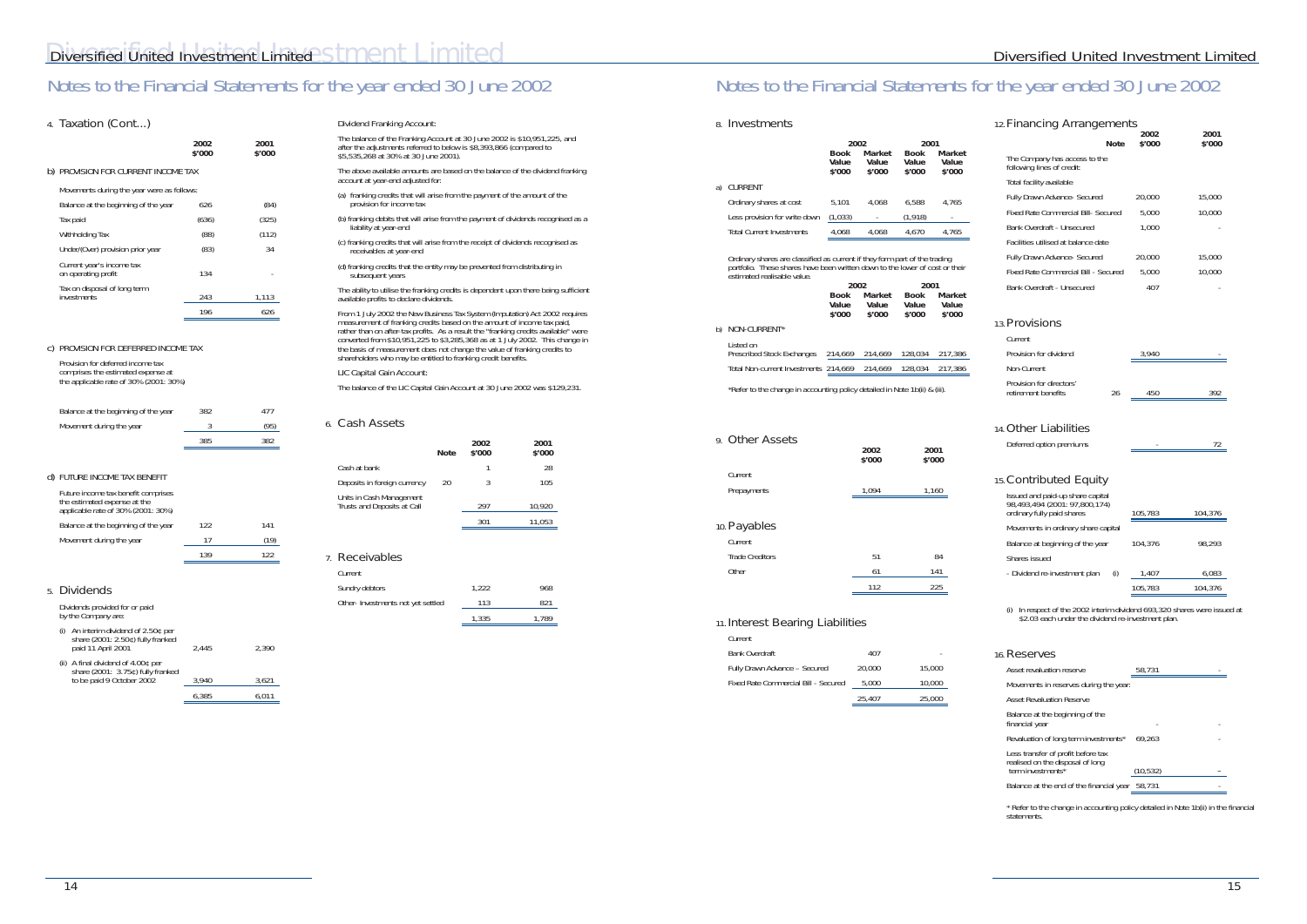## 17.*Retained Profits*

|                                                                                 | <b>Note</b> | 2002<br>\$'000 | 2001<br>\$'000 |
|---------------------------------------------------------------------------------|-------------|----------------|----------------|
| Retained profits at the beginning<br>of the year                                |             | 15,755         | 12,063         |
| Net profit                                                                      |             | 6.943          | 9.703          |
| Increase in retained earnings<br>arising from the sale of<br>non-current assets |             | 10.532         |                |
| Tax on disposal of long term<br>investments                                     |             | (243)          |                |
| Dividends provided for or paid                                                  | 5           | (6, 385)       | (6,011)        |
| Retained profits at the end of<br>the year                                      |             | 26.602         | 15.755         |

## 18.*Total Equity Reconciliation*

Total income paid or payable, or otherwise made available, to all directors of the Company from the Company or any related party was \$175,000 (2001 -  $$177,267$ ).

| Total equity at the beginning<br>of year                                           | 120,131  | 110,356 |
|------------------------------------------------------------------------------------|----------|---------|
| Total changes in equity<br>recognised in the statement of<br>financial performance | 75.963   | 9.703   |
| Dividends paid                                                                     | (6, 385) | (6,011) |
| Dividends re-invested                                                              | 1.407    | 6,083   |
| Total equity at end of year                                                        | 191,116  | 120,131 |

# Notes to the Financial Statements for the year ended 30 June 2002

| 19. Directors' Remuneration                                                                                                          | 2002<br>\$'000 | 2001<br>\$'000 |
|--------------------------------------------------------------------------------------------------------------------------------------|----------------|----------------|
| The number of directors of the<br>Company whose income from<br>the Company or any related party<br>falls within the following bands: |                |                |
| $$20.000 - $29.999$                                                                                                                  |                | 4              |
| $$30.000 - $39.999$                                                                                                                  | 3              |                |
| \$50,000 - \$59,999                                                                                                                  |                |                |
| $$60.000 - $69.999$                                                                                                                  |                |                |
| \$70,000 - \$79,999                                                                                                                  |                |                |
|                                                                                                                                      |                |                |

The Company has paid insurance premiums in respect to Directors & Officers Insurance as set out in Note 22.

#### 20.*Amounts Payable/Receivable in Foreign Currencies*

The Australian dollar equivalents of unhedged amounts payable or receivable in foreign currencies, calculated at year end exchange rates, are as follows:

Since the end of the previous financial year, the Company has paid insurance premiums of \$27,830 (inclusive of GST) in respect of directors' and officers' liability and legal expenses insurance contracts, for current and former directors and officers, insuring them against liabilities, costs and expenses arising out of conduct which does not involve a wilful breach of duty. This insurance premium covers the period from 18 June 2002 to 18 June 2003.

|                                                  | 2002<br>\$'000 | 2001<br>\$'000 |
|--------------------------------------------------|----------------|----------------|
| Swiss Franc amounts on<br>deposit- Current       |                | 56             |
| Euro amounts on<br>deposit – Current             |                | 26             |
| US Dollar amounts on<br>deposit – Current        | 1              | 4              |
| Singapore Dollar amounts on<br>deposit – Current | 2              | 18             |
| Japanese Yen amounts on<br>deposit – Current     |                |                |
| Total foreign currency deposits                  | 3              | 105            |

None of the above is hedged.

Apart from the details disclosed in this note, no director has entered into a material contract with the Company since the end of the previous financial year and there were no material contracts involving directors' interests existing at year end, other than each director has entered into a Director's Retirement Agreement with the Company as set out in Note 26.

## 21.*Segment Reporting*

*GEOGRAPHICAL SEGMENTS- Primary*

|                             | Aust<br>2002<br>\$'000 | Foreign<br>2002<br>\$'000 | Total<br>2002<br>\$'000 | Aust<br>2001<br>\$′000 | Foreign<br>2001<br>\$'000 | Total<br>2001<br>\$'000 |  |
|-----------------------------|------------------------|---------------------------|-------------------------|------------------------|---------------------------|-------------------------|--|
| Revenue                     | 44.186                 | 2,442                     | 46.628                  | 33.491                 | 2.973                     | 36,464                  |  |
| Operating profit before tax | 6,653                  | 327                       | 6,980                   | 10.895                 | (121)                     | 10,774                  |  |
| Income tax expense          |                        |                           | (37)                    |                        |                           | (1,071)                 |  |
| Operating profit after tax  |                        |                           | 6.943                   |                        |                           | 9,703                   |  |
| Segment Assets              | 216.754                | 4,852                     | 221.606                 | 144.190                | 2,638                     | 146,828                 |  |

*INDUSTRY SEGMENTS- Secondary* All the Company's operating revenue and operating profit is derived from investment.

22.*Related Parties*

Mr M K Myer has an interest in the The Myer Family Investments Pty Ltd Group of Companies that includes The Myer Family Office Pty Ltd. This Company receives<br>management fees in the ordinary course of business and on normal \$90,000 for the year ended 30 June 2001. The Myer Family Office Pty Ltd also earned a fee on short term deposits placed by the Company during the year with the M F Cash Management Fund.

The names of persons holding the position of director of the Company during the year were Messrs C B Goode, J W Hopkins, G E Moir, and M K Myer.

The amount of additional income tax payable had the Company's investments been realised at market values at balance date, after allowing for realisation costs, would have been \$19,535,816 (2001: \$26,794,250).

The Company has indemnified each current Director and the Company Secretary against all liabilities to another person (other than the Company or a related body corporate) that may arise from their position with the Company except where the liability arises out of conduct involving a lack of good faith. The agreements stipulate that the Company will meet the full amount of any such liabilities, including costs and expenses.

*DIRECTORS' HOLDINGS OF SHARES*

The relevant interests of directors and their director related entities in shares of the Company at year end are set out below:

| <b>DIRECTORS</b> |         | <b>SHARES</b><br>2002 | <b>SHARES</b><br>2001 |                          |
|------------------|---------|-----------------------|-----------------------|--------------------------|
|                  |         |                       |                       |                          |
| Charles B Goode  | 984.527 | 1.114.673             | 972.549               | 1,102,112                |
| John W Hopkins   | 6,250   |                       | 6,250                 | ۰                        |
| Graeme E Moir    | 62,500  | ۰                     | 62,500                | $\overline{\phantom{a}}$ |
| Martyn K Myer    | 5,008   |                       | 5,008                 |                          |

1. Beneficial in own name

2. Held by an entity in which the Director has a beneficial interest

#### *DIRECTORS' TRANSACTIONS IN SHARES*

The movement in Directors' holdings of ordinary shares resulted from the issue of shares under the Company's dividend reinvestment plan, which were made on the same terms and conditions offered to other shareholders, and/or purchases on the open market.

#### *OTHER*

During the year the Company maintained loan facilities with ANZ Banking Group Ltd in which Mr C B Goode has an interest. The terms and conditions of the transactions with the ANZ Banking Group Ltd are no more favourable than those available, or which might reasonably be expected to be available, on similar transactions to non-director related entities on an arm's length basis.

## 23.*Tax Liability on Unrealised Profits*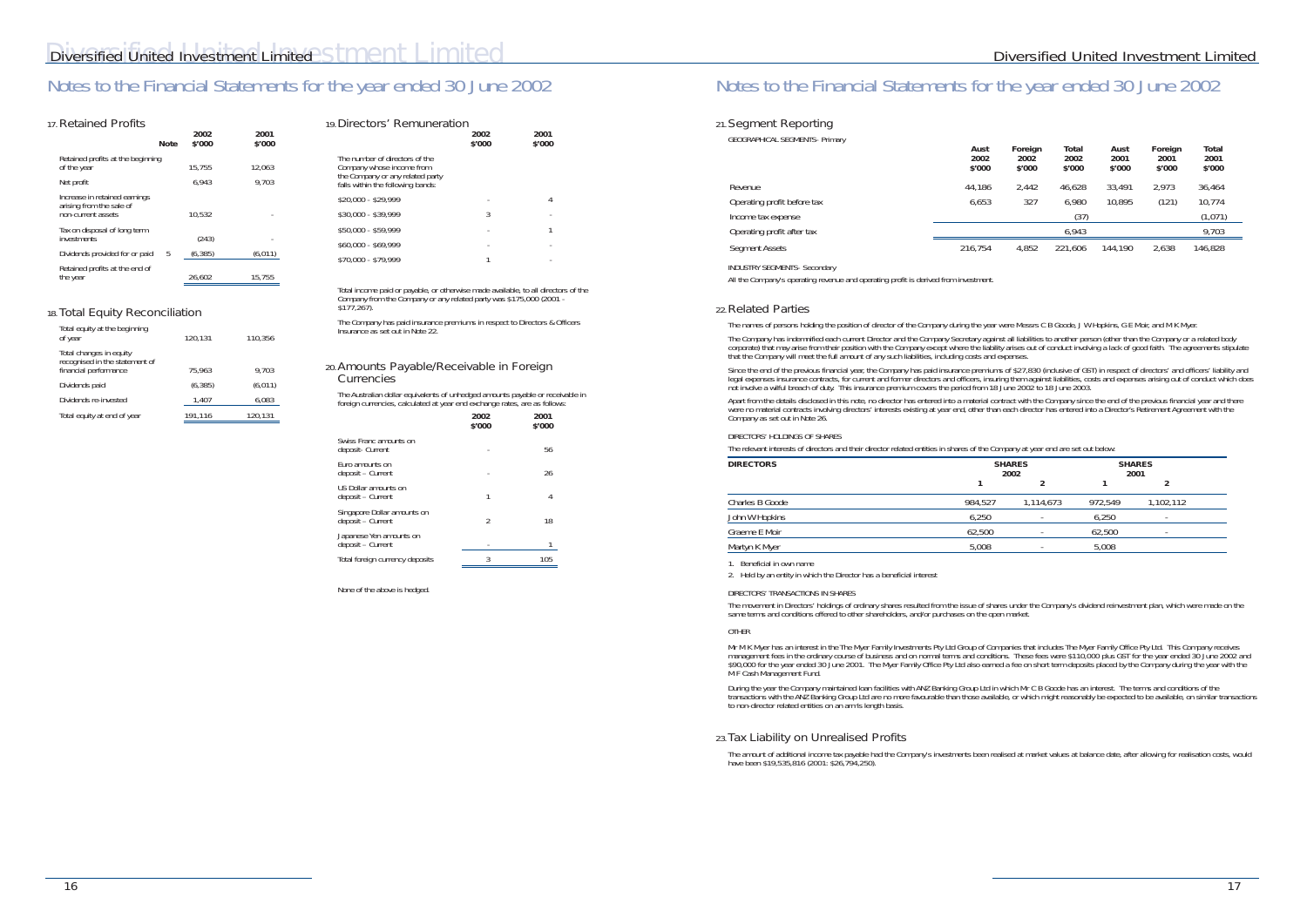## 24.*Notes to the Statement of Cash Flows*

#### a) RECONCILIATION OF CASH

For the purposes of the statement of cash flows, cash includes cash on hand and at bank and short term deposits at call. Cash as at the end of the financial year as shown in the statement of cash flows is reconciled to the related items in the balance sheet as follows:

#### b) RECONCILIATION OF OPERATING PROFIT AFTER INCOME TAX TO NET CASH PROVIDED BY OPERATING ACTIVITIES

|                                                          | <b>Note</b> | 2002<br>\$'000 | 2001<br>\$'000 |
|----------------------------------------------------------|-------------|----------------|----------------|
| Cash at bank                                             | 6           |                | 28             |
| Deposits in foreign currency                             | 6           | 3              | 105            |
| Units in Cash Management<br>Trusts and Bills of Exchange | 6           | 297            | 10.920         |
| Bank Overdraft                                           | 11          | (407)          |                |
|                                                          |             | (106)          | 11.053         |

The Company's financing facilities are set out in note 12 of these Financial **Statements** 

#### 25.*Earnings Per Share* **2002 2001 \$'000 \$'000** Earnings used in the calculation of earnings per share before net gains on long term investments 6,943 6,837 Basic earnings per share (¢ per share) before net gains on long term investments 7.1¢ 7.2¢ Earnings used in the calculation of earnings per share after net gains on long term investments \*  $9,703$ Basic earnings per share (¢ per share) after net gains on long term investments the state of the state of the state of the 10.2¢ Weighted average number of ordinary shares used in the calculation of the basic earnings<br>per share 97,954,026 95,462,007 There are no factors which would cause the diluted earnings per share to be different from the basic earnings per share. \* Refer to the change in accounting policy detailed in Note 1b(ii) in the financial statements.

| Operating profit after income tax:                                                    | 6.943 | 9,703   |
|---------------------------------------------------------------------------------------|-------|---------|
| Add/(Less) items classified as<br>investing activities                                |       |         |
| Profit on Sale of Investments*                                                        |       | (3,250) |
| Add/(less) non cash items:                                                            |       |         |
| Increase/(decrease) in Tax Payable                                                    | (673) | 709     |
| Write (Up)/Down of Trading Portfolio                                                  | (885) | 1,136   |
| Net cash provided by operating activities<br>before changes in assets and liabilities | 5.385 | 8.298   |
| Change in assets and liabilities:                                                     |       |         |
| (Increase)/decrease in prepayments                                                    | 66    | (62)    |
| (Increase)/decrease in debtors                                                        | (254) | 4.651   |
| (Increase)/decrease in future income<br>tax benefit                                   | (17)  | 19      |
| (Increase)/decrease in current<br>nvestments                                          | 1,486 | 2,517   |
| Increase/(decrease) in provision for<br>deferred income tax                           | 3     | (95)    |
| Increase/(decrease) in non current<br>provisions                                      | 58    | (9)     |
| Increase/(decrease) in creditors                                                      | (33)  | 15      |
| Increase/(decrease) in other liabilities                                              | (72)  | 59      |
| Net cash provided by operating activities                                             | 6,622 | 15,393  |
|                                                                                       |       |         |

\* Refer to the change in accounting policy detailed in Note 1b(ii) in the financial statements.

## c) FINANCING FACILITIES

## 26.*Retirement Scheme*

In accordance with a resolution of shareholders passed on 15 October 1991, the Company entered into a retirement agreement with the Directors to provide certain benefits to Directors who have served in that capacity.

The Company minimises concentration of credit risk by undertaking transactions with a number of counterparties which are principally recognised banks or members of the Australian Stock Exchange.

The Company's liability for directors' retirement benefits, which is based on the number of years of service provided at the balance date, has been included in the provision for Directors' Retirement Benefits (Note 13).

## 27.*Options Trading*

The Company enters into option contracts, the purpose of which is to enhance returns, offset risk or to provide opportunity to acquire or sell stock at advantageous prices. All of the contracts are exchange traded share options and are entered into within the constraints and controls imposed by the Australian Options Market and the Australian Stock Exchange Ltd.

Collateral security to cover written option positions and actual and prospective margin calls is lodged with the Options Clearing House (operated by the Australian Stock Exchange Ltd).

Option related contracts are accounted for in accordance with accounting policy described in Note 1.

# Notes to the Financial Statements for the year ended 30 June 2002

## 28.*Additional Financial Instruments Disclosure*

#### *INTEREST RATE RISK*

The Company's exposure to interest risk and the effective weighted average interest rate for classes of financial assets and financial liabilities which bear interest is set out below:

| 2002<br><b>Financial Assets</b> | <b>Note</b> | <b>Floating</b><br><b>Interest</b><br>Rate<br>\$'000 | Non<br>Interest<br><b>Bearing</b><br>\$'000 | Total<br>\$'000 |
|---------------------------------|-------------|------------------------------------------------------|---------------------------------------------|-----------------|
| Cash                            | 6           | 301                                                  |                                             | 301             |
| Receivables                     | 7           |                                                      | 1,335                                       | 1,335           |
|                                 |             | 301                                                  | 1.335                                       | 1.636           |
| Wateleted ources tetaped pate   |             | 2.70/                                                |                                             |                 |

Weighted average interest rate 3.67%

| 2001                           | Note | Floating<br><b>Interest</b><br>Rate<br>\$'000 | Non<br>Interest<br><b>Bearing</b><br>\$'000 | Total<br>\$'000 |
|--------------------------------|------|-----------------------------------------------|---------------------------------------------|-----------------|
| <b>Financial Assets</b>        |      |                                               |                                             |                 |
| Cash                           | 6    | 11.053                                        |                                             | 11,053          |
| Receivables                    | 7    |                                               | 1,789                                       | 1,789           |
|                                |      | 11.053                                        | 1.789                                       | 12.842          |
|                                |      |                                               |                                             |                 |
| Weighted average interest rate |      | 4.87%                                         |                                             |                 |

#### *BORROWINGS*

On 28 June 2002, the Company drew a Fully Drawn Advance of \$20,000,000 with ANZ Banking Group Ltd for a period of twelve months (2001: \$15,000,000). This loan bears a fixed interest rate of 4.97% (2001: 5.44%) and is fully secured by mortgage over certain share holdings of the Company.

On 28 June 2002 the Company entered a Fixed Rate Commercial Bill borrowing of \$5,000,000, with ANZ Banking Group Ltd at a fixed interest rate of 4.78% for a period of twelve months, fully secured by mortgage over certain share holdings of the Company.

#### *FOREIGN EXCHANGE RISK*

The Company maintains foreign currency deposits. These deposits are used to settle purchases and sales of investments in foreign currencies and collect foreign dividends. These accounts are regularly reviewed and exchanged into Australian dollars when not required. There is no hedge on these funds.

#### *CREDIT RISK EXPOSURE*

Credit risk represents the loss that would be recognised if counterparties failed to perform as contracted.

*NET FAIR VALUES OF FINANCIAL ASSETS AND LIABILITIES*

#### *Valuation Approach*

Listed shares, convertible notes and redeemable preference shares are readily traded on organised markets in a standard form. The unlisted shares and options held by the Company are also readily traded on an organised market.

*On Statement of Financial Position Financial Instruments*

The net fair value of listed shares, convertible notes and redeemable preference shares are determined by valuing them at current quoted market closing prices at balance date. No adjustment for transaction costs necessary to realise the asset or settle the liability has been included as these are deemed to be immaterial. The net fair value of investments is set out in Note 8.

## 29.*Interim Financial Statements 31 December 2001*

As set out in Note 1, the company has adopted a new accounting policy for valuation of non-current assets. The policy has been applied from 1 July 2001.

If the policy had been applied at the interim reporting period of the current financial year the interim Financial Statements to 31 December 2001 would have been affected as follows:

*Statement of Financial Performance:*

|                                                                                            | As Reported | As Revised |
|--------------------------------------------------------------------------------------------|-------------|------------|
|                                                                                            | \$'000      | \$'000     |
| Cost of Long-term investments sold                                                         | 16,735      |            |
| Carrying value of Long-term<br>investments sold                                            |             | 28,485     |
| Profit from ordinary activities before<br>related income tax expense<br>income tax expense | 15,246      | 3,496      |
| Income tax expense relating to<br>ordinary activities                                      | 634         | 94         |
| Net Profit                                                                                 | 14,612      | 3,402      |
| Earnings per share before net gains<br>on Long-term Investments<br>(cents per share)       | 3.5         | 3.5        |
| Statement of Financial Position:                                                           |             |            |
| Non-current Investments                                                                    | 150,719     | 220,508    |
| <b>Asset Revaluation Reserve</b>                                                           |             | 69,789     |
| <b>Retained Profits</b>                                                                    | 27,923      | 27,923     |
| <b>Total Equity</b>                                                                        | 132,299     | 202,088    |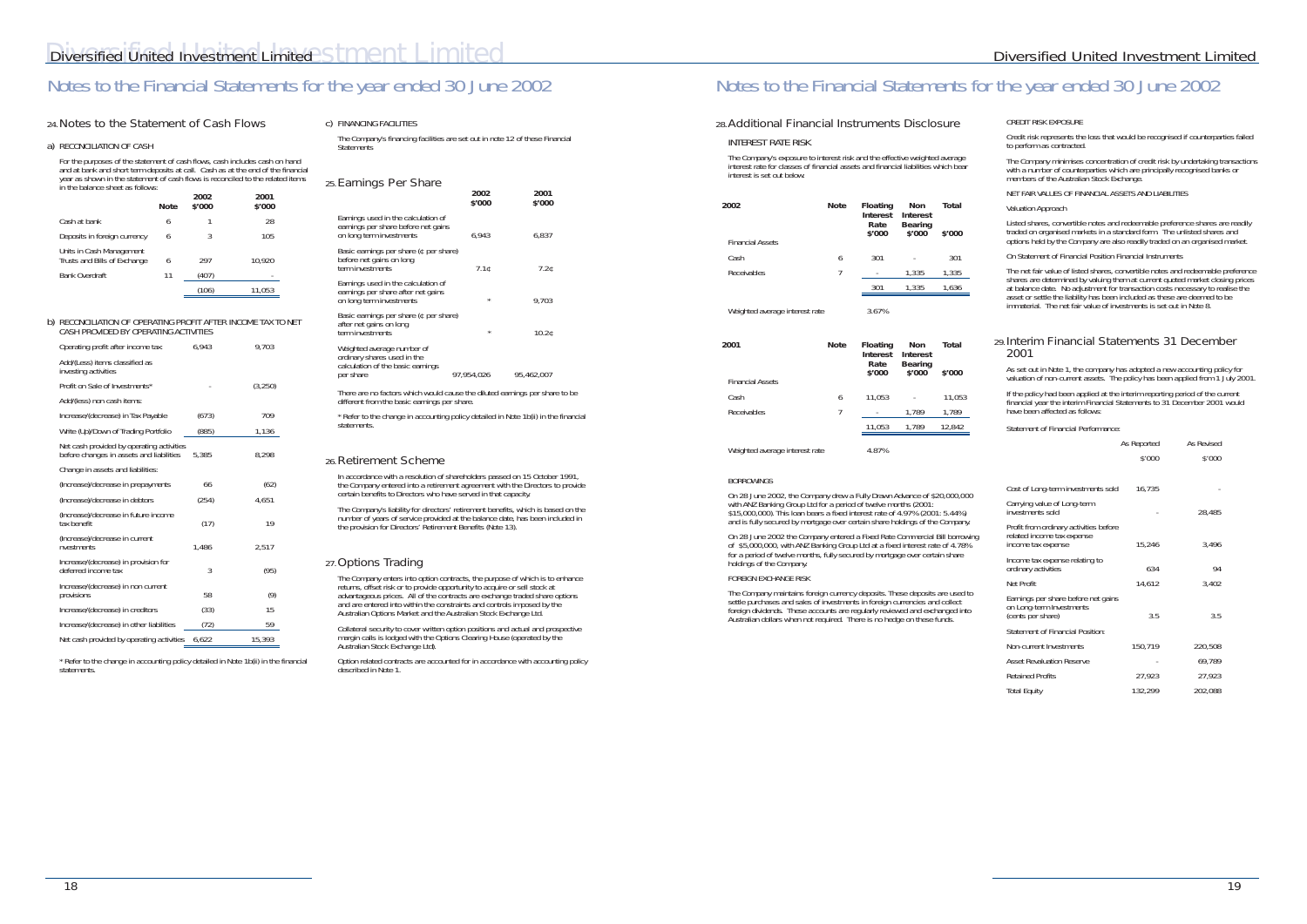# Diversified United Investment Limited Stment Limited

# Directors' Declaration

1. In the opinion of the directors of Diversified United Investment Limited:

(a) the financial statements and notes, set out on pages 9 to 19, are in accordance with the Corporations Act 2001, including:

(i) giving a true and fair view of the financial position of the Company as at 30 June 2002 and of its performance, as represented by the results of its operations and its cash flows, for the year ended on that date; and

(ii) complying with Accounting Standards in Australia and the Corporations Regulations 2001; and

(b) there are reasonable grounds to believe that the Company will be able to pay its debts as and when they become due and payable.

*Dated at Melbourne this 15th day of August 2002.*

Signed in accordance with a resolution of the directors for and on behalf of the board.

 $\mathcal{U}$ le  $\mathcal{I}$ 

C B Goode Director

# Independent Audit Report to the Members of Diversified United Investment Limited



*Scope*

We have audited the financial report of Diversified United Investment Limited for the financial year ended 30 June 2002, consisting of the statement of financial performance, statement of financial position, statement of cash flows, accompanying notes, and the directors' declaration (set out on pages 9 to 20). The Company's directors are responsible for the financial report. We have conducted an independent audit of this financial report in order to express an opinion on it to the members of the Company.

Our audit has been conducted in accordance with Australian Auditing Standards to provide reasonable assurance whether the financial report is free of material misstatement. Our procedures included examination, on a test basis, of evidence supporting the amounts and other disclosures in the financial report, and the evaluation of accounting policies and significant accounting estimates. These procedures have been undertaken to form an opinion whether, in all material respects, the financial report is presented fairly in accordance with Accounting Standards and other mandatory professional reporting requirements in Australia and statutory requirements so as to present a view which is consistent with our understanding of the Company's financial position, and performance as represented by the results of its operations and its cash flows.

The audit opinion expressed in this report has been formed on the above basis.

*Audit Opinion*

In our opinion, the financial report of Diversified United Investment Limited is in accordance with:

a) the Corporations Act 2001, including:

i. giving a true and fair view of the Company's financial position as at 30 June 2002 and its performance for the year ended on that date: and

ii. complying with Accounting Standards in Australia and the Corporations Regulations 2001; and

b) other mandatory professional reporting requirements in Australia.

KPMC

KPMG

D N Bartley Partner Melbourne 15 August, 2002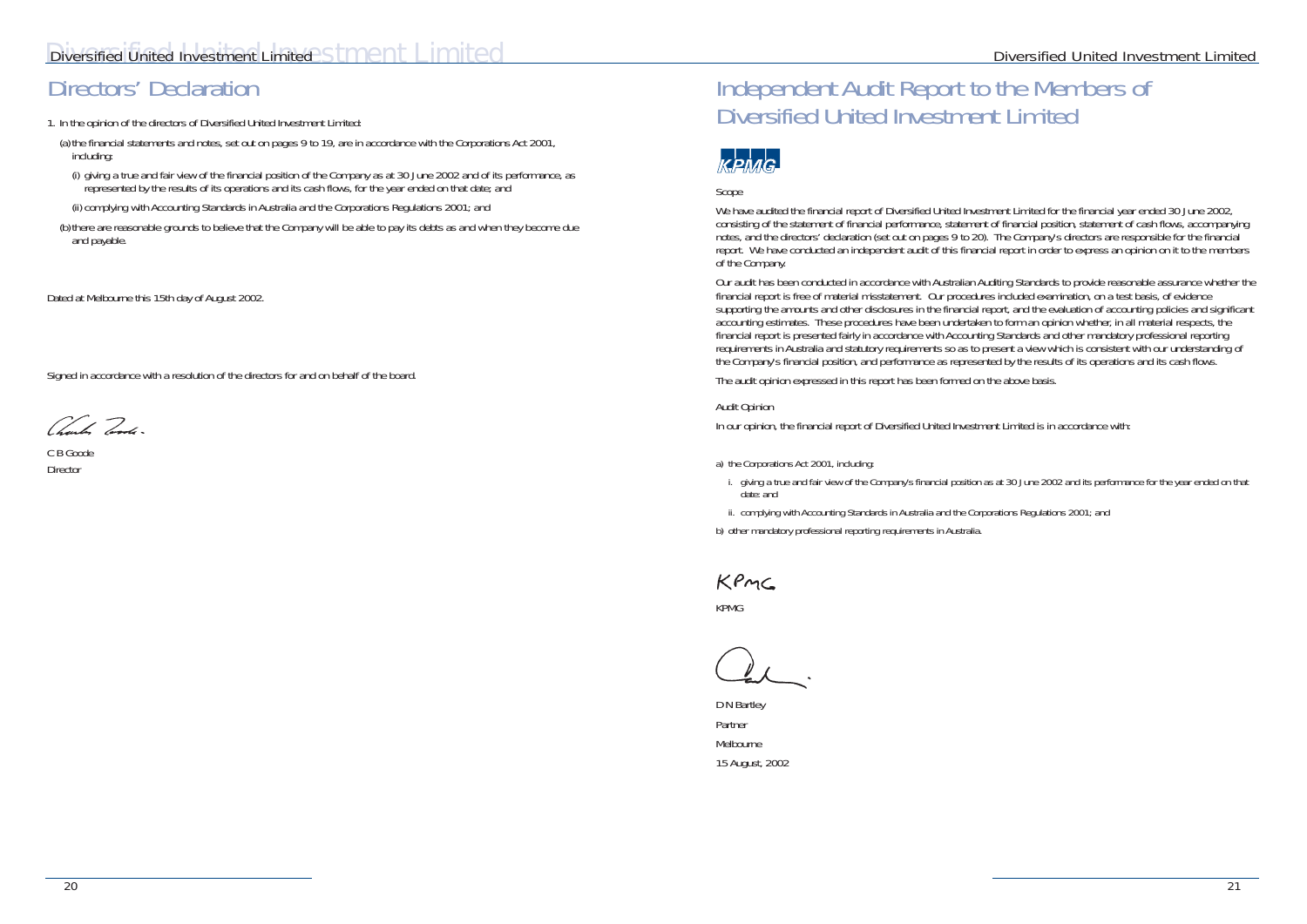# Additional Information for the Australian Stock Exchange

Distribution of shareholders as at 31 July 2002.

# **Ordinary Shares**

| Category Holders   |            | Ordinary Shares |         |  |  |
|--------------------|------------|-----------------|---------|--|--|
|                    | Units      | No of Holders   | $\%$    |  |  |
| $1 - 1,000$        | 90.844     | 394             | 0.09%   |  |  |
| $1,001 - 5,000$    | 2,053,326  | 671             | 2.09%   |  |  |
| $5,001 - 10,000$   | 4,109,394  | 551             | 4.17%   |  |  |
| $10,001 - 100,000$ | 16,957,032 | 689             | 17.22%  |  |  |
| 100,001 and over   | 75.282.898 | 54              | 76.43%  |  |  |
|                    | 98,493,494 | 2,359           | 100.0 % |  |  |

There were 281 ordinary shareholders holding less than a marketable parcel (294 shares) at 31 July 2002.

The twenty largest shareholders hold 69,857,416 shares which is 70.93% of the issued capital. All ordinary shares carry equal voting rights.

# *Substantial Shareholders*

The number of shares held by the substantial shareholders and their associates at 31 July 2002 are set out below:

| Shareholder                                                                                               | <b>Ordinary Shares</b> |
|-----------------------------------------------------------------------------------------------------------|------------------------|
| The Myer Family Investments Pty Ltd and associates                                                        | 35,040,704             |
| The Ian Potter Foundation Ltd, Dundee Trading Pty Ltd and Australian United Investment<br>Company Limited | 18.104.795             |

# *Class of Shares and Voting Rights*

The voting rights attaching to the ordinary shares, set out in the Company's Articles of Association are:

"on a show of hands each person present as a member, proxy, attorney or representative has one vote and on a poll each member present in person or by proxy, attorney or representative has one vote for each share held by him."

## **Top Twenty Shareholders**

The number of shares held by the top twenty shareholders listed in the Company's register as at 31 July 2002 were:

| <b>Ordinary Shares</b> |
|------------------------|
|------------------------|

# Shareholder Name No. Of Shareholder Name

- 1. M F Custodians Ltd
- 2. The Ian Potter Foundation Ltd
- 3. Dundee Trading Pty Ltd
- 4. The University of Melbourne
- 5. Australian United Investment Company Ltd
- 6. Djerriwarrh Investments Ltd
- 7. Mutual Trust
- 8. Australian Foundation Investment Company Ltd
- 9. Mr Charles Barrington Goode
- 10. Melbourne Business School Ltd
- 11. Beta Gamma Pty Ltd (Walsh Street Super Fund A/C)
- 12. Mr Richard Raymond Hinds
- 13. Tower Trust Ltd
- 14. Mr James Vincent Chester Guest
- 15. Questor Financial Services Ltd
- 16. Mrs Katherine Dixon
- 17. Primrose Properties Pty Ltd
- 18. Pards Pty Ltd
- 19. Mr Daryl Albert Dixon
- 20. R J Craig Nominees Pty Ltd

| . of Shares Held | % Held |
|------------------|--------|
| 35,040,704       | 35.58  |
| 9,000,000        | 9.14   |
| 4,800,000        | 4.87   |
| 4,400,181        | 4.47   |
| 4,304,795        | 4.37   |
| 3,624,122        | 3.68   |
| 1,335,000        | 1.36   |
| 1,066,987        | 1.08   |
| 984,527          | 1.00   |
| 867,864          | 0.88   |
| 833,501          | 0.85   |
| 620,380          | 0.63   |
| 500,169          | 0.51   |
| 472,343          | 0.48   |
| 369,639          | 0.38   |
| 361,347          | 0.37   |
| 336,168          | 0.34   |
| 322,440          | 0.33   |
| 321,909          | 0.33   |
| 295,340          | 0.30   |
| 69,857,416       | 70.95% |

## Brokerage Paid

The amount of brokerage paid or charged to the Company during the financial year ended 30 June 2002 totalled \$145,032 (2001:\$201,509). None of that brokerage was paid to any stock or sharebroker, or any employee or nominee of any stock or share broker, who is an officer of the Company.

# Additional Information for the Australian Stock Exchange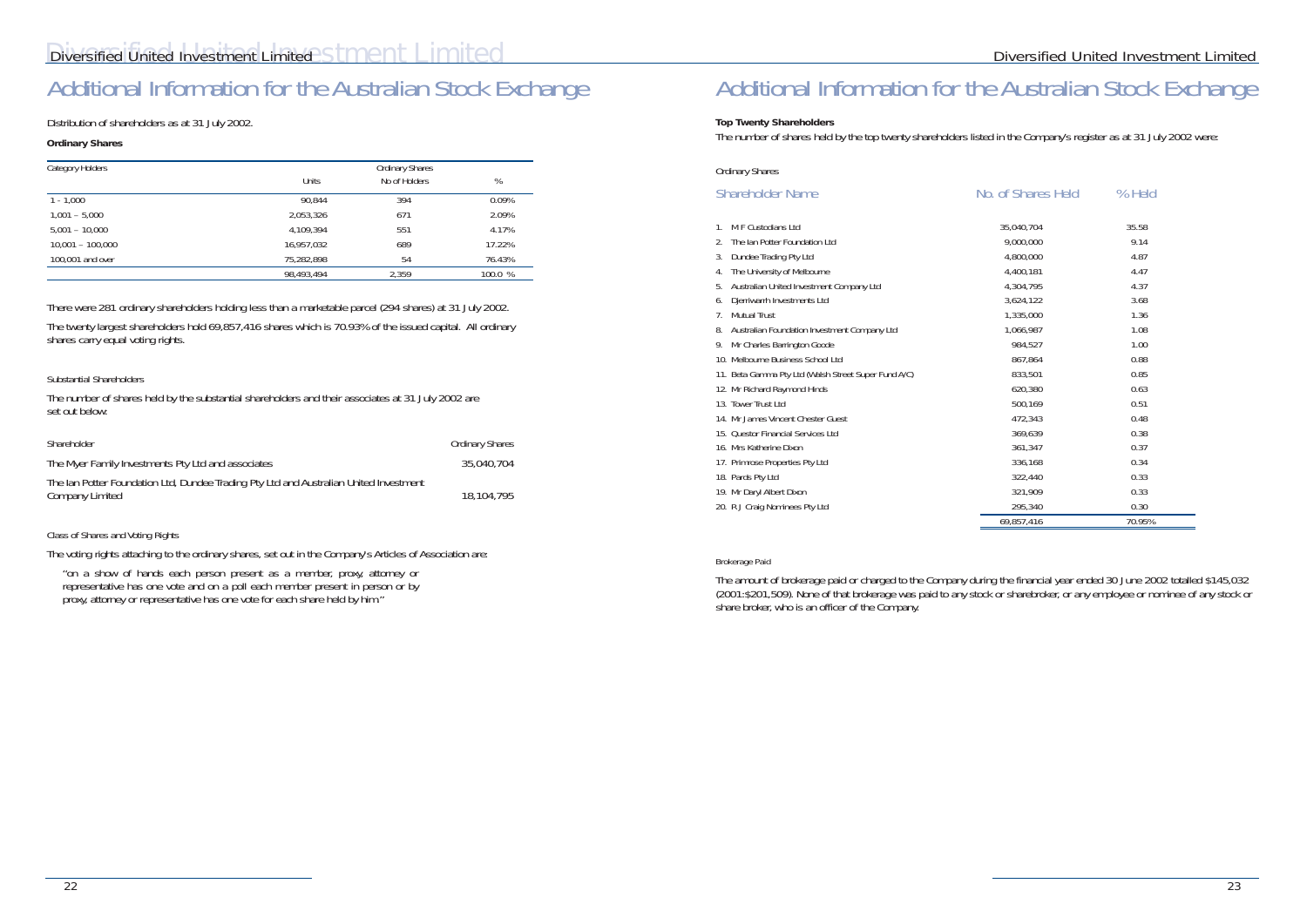# Diversified United Investment Limited Stment Limited

# List of Investments as at 30 June 2002

Unless otherwise stated, the securities in this list are fully paid ordinary shares or stock units.

|                                                                                                                                                                                                                                              | <b>Market Value</b><br>\$                                        | 30/6/02<br>Units Held                                 | % of Portfolio<br>at Market<br>Value | 30/6/01<br><b>Units Held</b>                                       |
|----------------------------------------------------------------------------------------------------------------------------------------------------------------------------------------------------------------------------------------------|------------------------------------------------------------------|-------------------------------------------------------|--------------------------------------|--------------------------------------------------------------------|
| <b>Australian Equities</b>                                                                                                                                                                                                                   |                                                                  |                                                       |                                      |                                                                    |
| $\rightarrow$ Other Metals<br><b>WMC Ltd</b>                                                                                                                                                                                                 | 12,044,250                                                       | 1,325,000                                             | 5.50                                 | 1,125,000                                                          |
| $\rightarrow$ Energy<br>Woodside Petroleum Ltd                                                                                                                                                                                               | 12,213,000                                                       | 900,000                                               | 5.58                                 | 811,000                                                            |
| → Diversified Resources<br>Rio Tinto Ltd                                                                                                                                                                                                     | 6,704,000                                                        | 200,000                                               | 3.06                                 | 140,000                                                            |
| + Developers & Contractors<br>Australand Holdings Ltd<br>Lend Lease Corporation Ltd                                                                                                                                                          | 2,960,000<br>2,845,800                                           | 2,000,000<br>270,000                                  | 1.35<br>1.30                         | 1,500,000<br>270,000                                               |
| + Alcohol & Tobacco<br>Foster's Group Ltd                                                                                                                                                                                                    | 8,024,000                                                        | 1,700,000                                             | 3.66                                 | 1,412,000                                                          |
| $\rightarrow$ Retail<br>Foodland Associated Ltd<br>Foodland Associated Ltd (new)                                                                                                                                                             | 3,780,000<br>498,420                                             | 200,000<br>27,000                                     | 1.73<br>0.23                         | 200,000                                                            |
| → Paper & Packaging<br>Paperlinx Ltd                                                                                                                                                                                                         | 1,455,000                                                        | 300,000                                               | 0.66                                 | 300,000                                                            |
| $\rightarrow$ Transport<br>Adsteam Marine Ltd<br>Brambles Industries Ltd                                                                                                                                                                     | 2,316,000<br>4,083,508                                           | 1,200,000<br>432,575                                  | 1.06<br>1.86                         | 1,000,000<br>102,000                                               |
| → Media and Communications<br>Cable & Wireless Optus Ltd<br>Fairfax Holdings Ltd<br>Singtel Ltd<br>Southern Cross Broadcasting (Aust) Ltd<br>Telstra Corporation Ltd<br>The News Corp Preferred Shares<br>West Australian Newspapers Hld Ltd | 827,500<br>985,163<br>2,691,000<br>5,894,900<br>2,073,687        | 250,000<br>729,750<br>300,000<br>1,265,000<br>253,507 | 0.38<br>0.45<br>1.23<br>2.69<br>0.95 | 1,487,680<br>250,000<br>277,000<br>1,265,000<br>251,765<br>202,335 |
| → Banks & Finance<br>ANZ Banking Group Ltd<br>Commonwealth Bank of Australia Ltd<br>National Australia Bank Ltd<br>Suncorp Metway Ltd<br>Westpac Banking Corporation Ltd                                                                     | 16,049,280<br>13,172,000<br>14,160,000<br>1,231,000<br>9,744,000 | 832,000<br>400,000<br>400,000<br>100,000<br>600,000   | 7.33<br>6.01<br>6.46<br>0.56<br>4.45 | 832,000<br>400,000<br>400,000<br>454,900                           |

|                                           | <b>Market Value</b><br>\$ | 30/6/02<br><b>Units Held</b> | % of Portfolio<br>at Market<br>Value | 30/6/01<br><b>Units Held</b> |
|-------------------------------------------|---------------------------|------------------------------|--------------------------------------|------------------------------|
| $\rightarrow$ Insurance<br><b>AMP Ltd</b> | 5,038,800                 | 323,000                      | 2.30                                 | 275,000                      |
| QBE Insurance Ltd<br>Tower Ltd            | 5,976,000                 | 900,000                      | 2.73                                 | 615,343<br>752,212           |
| → Investment, Financial Services          |                           |                              |                                      |                              |
| Perpetual Trustees Ltd                    | 6,954,090                 | 162,100                      | 3.17                                 | 162,100                      |
| Washington H Soul Pattinson & Co. Ltd     | 3,720,000                 | 600,000                      | 1.70                                 | 60,000                       |
| + Infrastructure & Utilities              |                           |                              |                                      |                              |
| Australian Gas Light Company Ltd          | 5,910,000                 | 600,000                      | 2.70                                 | 600,000                      |
| Transurban City Link Ltd                  | 4,200,000                 | 1,000,000                    | 1.92                                 | 1,000,000                    |
| + Miscellaneous Services                  |                           |                              |                                      |                              |
| E.R.G. Ltd                                |                           |                              |                                      | 1,500,000                    |
| Lemarne Corporation Ltd                   |                           |                              |                                      | 600,000                      |
| Lemvest Ltd                               | 118,000                   | 100,000                      | 0.05                                 | 200,000                      |
| Nautronix Ltd                             |                           |                              |                                      | 1,000,000                    |
| Solution 6 Ltd                            | 188,536                   | 342,792                      | 0.09                                 | 1,200,200                    |
| Vision Systems Ltd                        | 3,502,959                 | 2,694,584                    | 1.60                                 | 1,365,200                    |
| Vision Systems (New) Ex Prefs.            |                           |                              |                                      | 1,329,384                    |
| → Miscellaneous Industrial                |                           |                              |                                      |                              |
| Alesco Corporation Ltd                    | 1,432,524                 | 376,980                      | 0.65                                 | 376,980                      |
| Coventry Group Ltd                        |                           |                              |                                      | 167,090                      |
| Crane Group Ltd                           | 1,287,000                 | 150,000                      | 0.59                                 | 95,000                       |
| + Health Care                             |                           |                              |                                      |                              |
| Compumedics Ltd                           | 320,000                   | 1,000,000                    | 0.14                                 |                              |
| CSL Ltd                                   | 4,987,900                 | 155,000                      | 2.28                                 | 154,588                      |
| F H Faulding & Co Ltd                     |                           |                              |                                      | 1,000,000                    |
| Mayne Nickless Ltd                        | 9,704,160                 | 2,344,000                    | 4.43                                 |                              |
| Res Med Inc.                              | 514,000                   | 100,000                      | 0.23                                 |                              |
| Tourism and Leisure                       |                           |                              |                                      |                              |
| TAB Ltd                                   | 3,110,000                 | 1,000,000                    | 1.42                                 |                              |
| Tabcorp Holdings Ltd                      | 12,500,000                | 1,000,000                    | 5.71                                 | 900,000                      |
| <b>Total Australian Listed Equities</b>   | 193,216,477               |                              | 88.21                                |                              |
| <b>Total Australian Equities</b>          | 193,216,477               |                              | 88.21                                |                              |

# List of Investments as at 30 June 2002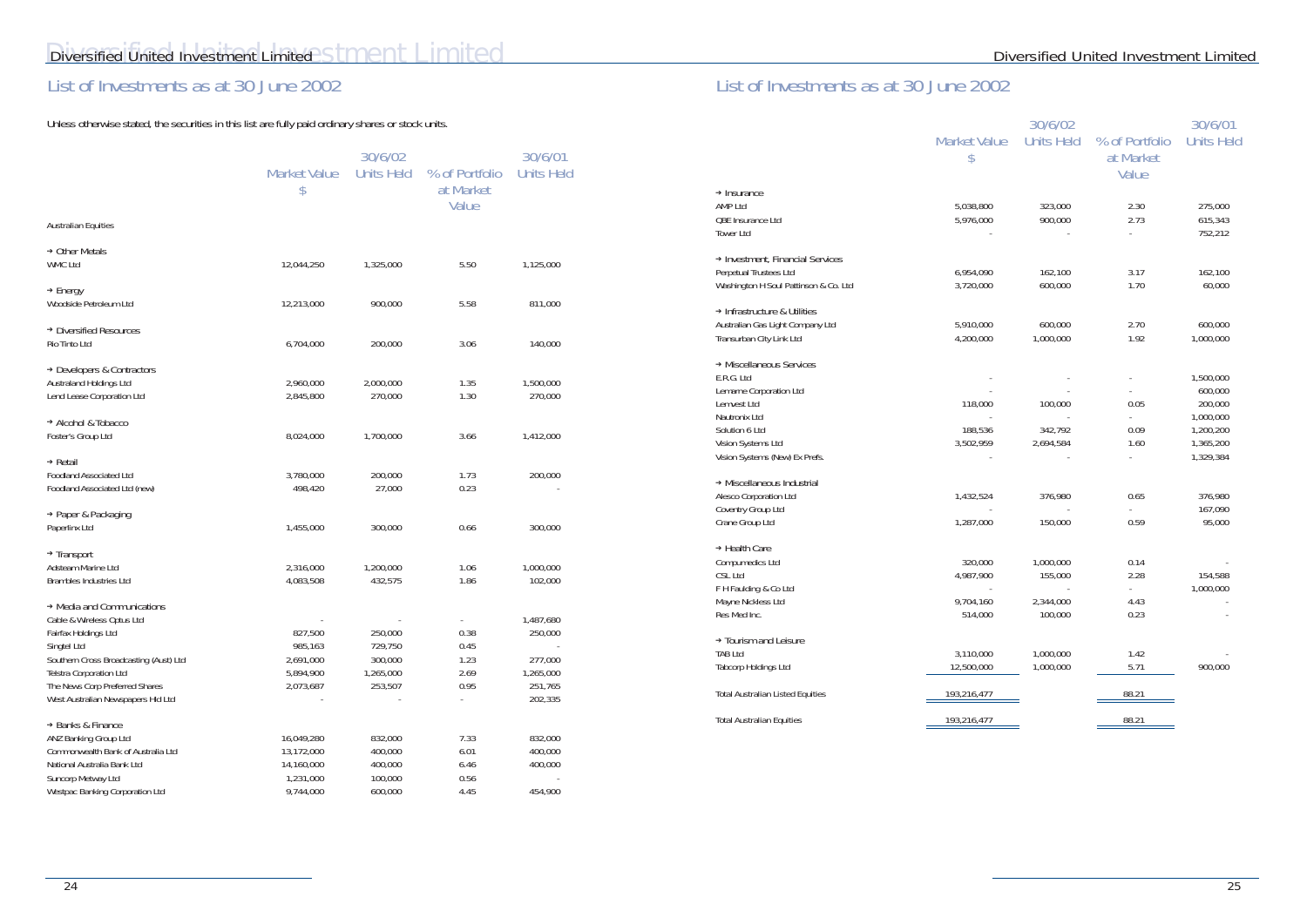|                                                                     |                           | 30/6/02           |                                      | 30/6/01           |
|---------------------------------------------------------------------|---------------------------|-------------------|--------------------------------------|-------------------|
|                                                                     | <b>Market Value</b><br>\$ | <b>Units Held</b> | % of Portfolio<br>at Market<br>Value | <b>Units Held</b> |
|                                                                     |                           |                   |                                      |                   |
| <b>Listed Property Companies and Trusts</b><br>AMP Industrial Trust | 1,501,528                 | 1,365,025         | 0.69                                 |                   |
| AMP Shopping Centre Trust                                           | 715,000                   | 500,000           | 0.33                                 |                   |
| Colonial First State Property Trust Grp                             | 1,105,000                 | 500,000           | 0.50                                 |                   |
| Commonwealth Property Office Fund                                   | 1,210,000                 | 1,000,000         | 0.55                                 | 1,000,000         |
| Deutsche Diversified Trust                                          | 585,000                   | 500,000           | 0.27                                 |                   |
| Deutsche Industrial Trust                                           | 830,000                   | 500,000           | 0.38                                 |                   |
| Deutsche Office Trust                                               | 1,300,000                 | 1,000,000         | 0.59                                 | 500,000           |
| <b>ING Office Fund</b>                                              | 840,000                   | 700,000           | 0.38                                 | 200,000           |
| Macquarie Office Trust                                              | 234,000                   | 180,000           | 0.11                                 |                   |
| Stockland Trust Group<br>Westfield America Trust                    | 1,317,004<br>50,000       | 300,001<br>25,000 | 0.60<br>0.02                         | 284,984           |
| Westfield Trust                                                     | 3,740,000                 | 1,100,000         | 1.71                                 | 1,088,615         |
| <b>Total Listed Property Companies and Trusts</b>                   | 13,427,532                |                   | 6.13                                 |                   |
| <b>Foreign Equities</b>                                             |                           |                   |                                      |                   |
| Bayer AG                                                            |                           |                   |                                      | 15,000            |
| Novartis bearer shares                                              | 1,002,752                 | 12,800            | 0.45                                 | 12,800            |
| Roche Holdings Genush FN                                            | 2,208,260                 | 16,400            | 1.01                                 | 16,400            |
| Singapore Airlines                                                  | 832,000                   | 64,000            | 0.38                                 | 64,000            |
| Sony Corp ADR                                                       | 808,659                   | 8,550             | 0.37                                 | 8,550             |
| <b>Total Foreign Equities</b>                                       | 4,851,671                 |                   | 2.21                                 |                   |
| Australian Fixed Interest Converting Preference Shares              |                           |                   |                                      |                   |
| Developers & Contractors                                            |                           |                   |                                      |                   |
| Australand Holdings Ltd                                             | 3,797,500                 | 35,000            | 1.74                                 | 10,000            |
| → Miscellaneous Services                                            |                           |                   |                                      |                   |
| Village Roadshow                                                    | 2,040,000                 | 2,000,000         | 0.93                                 | 1,080,674         |
| → Paper & Packaging                                                 |                           |                   |                                      |                   |
| CPI Group Ltd                                                       | 478,130                   | 296,975           | 0.22                                 | 365,000           |
| $\rightarrow$ Engineering                                           |                           |                   |                                      |                   |
| Smorgon Steel Group Ltd                                             |                           |                   |                                      | 496,496           |
| <b>Convertible Notes</b>                                            |                           |                   |                                      |                   |
| + Banking & Finance                                                 |                           |                   |                                      |                   |
| Suncorp-Metway 8% Notes                                             |                           |                   |                                      | 100,000           |
| → Miscellaneous Services                                            |                           |                   |                                      |                   |
| ERG Ltd 7.5% Notes                                                  | 927,000                   | 150,000           | 0.42                                 |                   |
| <b>Total Australian Fixed Interest</b>                              | 7,242,630                 |                   | 3.31                                 |                   |
| → Cash & Bills of Exchange                                          | 300,637                   |                   | 0.14                                 |                   |
| <b>Total</b>                                                        | 219,038,947               |                   | 100.00                               |                   |
|                                                                     |                           |                   |                                      |                   |

> group with strong European, USA (owns 60% of rests. The company concentrates on four business ins, diagnostics, and fragrances and flavours. In the lates under the pharmaceutical category as No. 9 for

*Solny Corporation* Under the fortune Global 500, Sony rates No. 3 in terms of revenue and No. 7 in terms of profits.

# Diversified United Investment Limited

# List of Investments as at 30 June 2002

Shareholders may not be familiar with the activities of the companies in our international equities portfolio and accordingly the following brief overviews are provided:

| <b>Novartis</b>           | was formed from the merger between Santoz and Ciba Geigy, and our shareholding<br>arises from our previous holding in Ciba Geigy. In the Fortune Global 500, it is No. 8<br>the world pharmaceutical industry in terms of revenue and No. 6 in terms of profits.                                                                                                               |
|---------------------------|--------------------------------------------------------------------------------------------------------------------------------------------------------------------------------------------------------------------------------------------------------------------------------------------------------------------------------------------------------------------------------|
| Roche                     | is the Swiss based pharmaceutical group with strong European, USA (owns 60% of<br>Genentech), and Asian Pacific interests. The company concentrates on four busines<br>segments - pharmaceutical, vitamins, diagnostics, and fragrances and flavours. In<br>latest Fortune Global 500, Roche rates under the pharmaceutical category as No. 9<br>sales and No. 10 for profits. |
| <b>Singapore Airlines</b> | This is a leading Singapore based airline with a strong balance sheet.                                                                                                                                                                                                                                                                                                         |
| <b>Sony Corporation</b>   | Under the heading of electronics and electrical equipment in the Fortune Global 500                                                                                                                                                                                                                                                                                            |

# Additional Information Regarding the International Portfolio